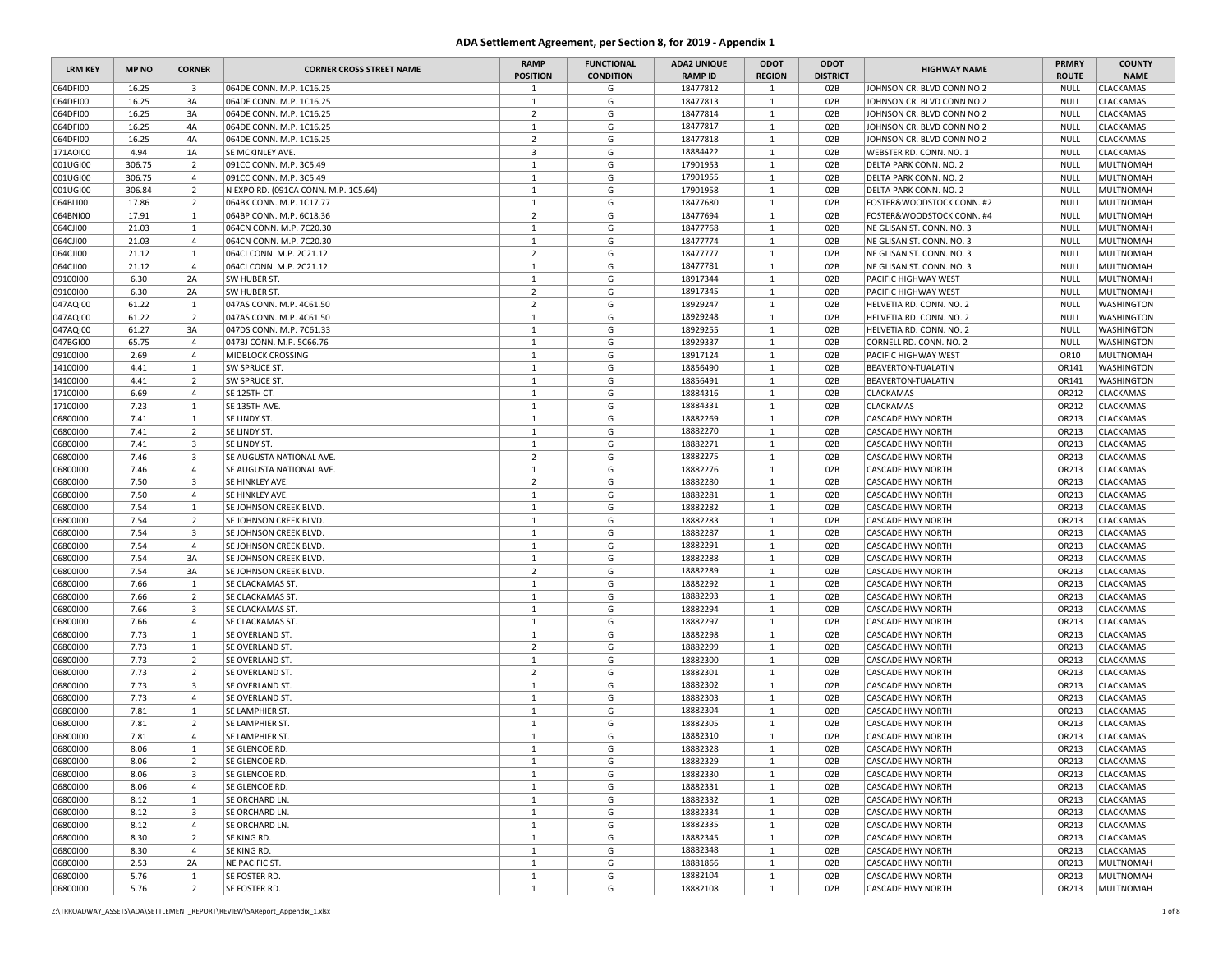| <b>LRM KEY</b>       | <b>MP NO</b>  | <b>CORNER</b>                             | <b>CORNER CROSS STREET NAME</b>                      | <b>RAMP</b><br><b>POSITION</b> | <b>FUNCTIONAL</b><br><b>CONDITION</b> | <b>ADA2 UNIQUE</b><br><b>RAMP ID</b> | ODOT<br><b>REGION</b>        | ODOT<br><b>DISTRICT</b> | <b>HIGHWAY NAME</b>                                  | <b>PRMRY</b><br><b>ROUTE</b> | <b>COUNTY</b><br><b>NAME</b>  |
|----------------------|---------------|-------------------------------------------|------------------------------------------------------|--------------------------------|---------------------------------------|--------------------------------------|------------------------------|-------------------------|------------------------------------------------------|------------------------------|-------------------------------|
| 06800100             | 5.76          | 2                                         | SE FOSTER RD.                                        | $\overline{2}$                 | G                                     | 18882109                             | 1                            | 02B                     | <b>CASCADE HWY NORTH</b>                             | OR213                        | <b>MULTNOMAH</b>              |
| 06800100             | 5.76          | $\overline{\mathbf{3}}$                   | SE FOSTER RD.                                        | $\mathbf{1}$                   | G                                     | 18882110                             | $\mathbf{1}$                 | 02B                     | <b>CASCADE HWY NORTH</b>                             | OR213                        | MULTNOMAH                     |
| 06800100             | 5.76          | $\overline{4}$                            | SE FOSTER RD.                                        | $\mathbf{1}$                   | G                                     | 18882111                             | $\mathbf{1}$                 | 02B                     | <b>CASCADE HWY NORTH</b>                             | OR213                        | <b>MULTNOMAH</b>              |
| 06800100             | 5.76          | $\overline{4}$                            | SE FOSTER RD.                                        | $\overline{2}$                 | G                                     | 18882112                             | $\mathbf{1}$                 | 02B                     | <b>CASCADE HWY NORTH</b>                             | OR213                        | <b>MULTNOMAH</b>              |
| 06800100             | 5.76          | 1A                                        | SE FOSTER RD.                                        | $\overline{2}$                 | G                                     | 18882106                             | 1                            | 02B                     | <b>CASCADE HWY NORTH</b>                             | OR213                        | <b>MULTNOMAH</b>              |
| 06800100             | 5.76          | 1A                                        | SE FOSTER RD.                                        | $\overline{\mathbf{3}}$        | G                                     | 18882107                             | <sup>1</sup>                 | 02B                     | <b>CASCADE HWY NORTH</b>                             | OR213                        | <b>MULTNOMAH</b>              |
| 06800100             | 5.98          | $\mathbf{1}$                              | SE WOODSTOCK BLVD.                                   | $\mathbf{1}$                   | G                                     | 18882133                             | $\mathbf{1}$                 | 02B                     | <b>CASCADE HWY NORTH</b>                             | OR213                        | <b>MULTNOMAH</b>              |
| 06800100             | 5.98          | $\overline{\mathbf{3}}$                   | SE WOODSTOCK BLVD                                    | $\mathbf{1}$                   | G                                     | 18882135                             | $\mathbf{1}$                 | 02B                     | <b>CASCADE HWY NORTH</b>                             | OR213                        | MULTNOMAH                     |
| 06800100             | 5.98          | $\overline{4}$                            | SE WOODSTOCK BLVD.                                   | $\mathbf{1}$<br>1              | G<br>G                                | 18882136<br>18882147                 | $\mathbf{1}$                 | 02B                     | <b>CASCADE HWY NORTH</b><br><b>CASCADE HWY NORTH</b> | OR213                        | MULTNOMAH                     |
| 06800100<br>06800100 | 6.12<br>6.12  | $\overline{\mathbf{3}}$<br>$\overline{4}$ | SE TOLMAN ST.<br>SE TOLMAN ST.                       | 1                              | G                                     | 18882148                             | $\mathbf{1}$<br>$\mathbf{1}$ | 02B<br>02B              | <b>CASCADE HWY NORTH</b>                             | OR213<br>OR213               | <b>MULTNOMAH</b><br>MULTNOMAH |
| 06800100             | 6.18          | 1                                         | SE HENRY ST.                                         | <sup>1</sup>                   | G                                     | 18882149                             | 1                            | 02B                     | <b>CASCADE HWY NORTH</b>                             | OR213                        | <b>MULTNOMAH</b>              |
| 06800100             | 6.18          | $\overline{2}$                            | SE HENRY ST.                                         | 1                              | G                                     | 18882150                             | $\mathbf{1}$                 | 02B                     | <b>CASCADE HWY NORTH</b>                             | OR213                        | MULTNOMAH                     |
| 06800100             | 6.18          | $\overline{\mathbf{3}}$                   | SE HENRY ST                                          | $\mathbf{1}$                   | G                                     | 18882151                             | $\mathbf{1}$                 | 02B                     | <b>CASCADE HWY NORTH</b>                             | OR213                        | <b>MULTNOMAH</b>              |
| 06800100             | 6.18          | $\overline{4}$                            | SE HENRY ST.                                         | 1                              | G                                     | 18882152                             | 1                            | 02B                     | <b>CASCADE HWY NORTH</b>                             | OR213                        | <b>MULTNOMAH</b>              |
| 06800100             | 6.24          | 1                                         | SE DUKE ST.                                          | $\mathbf{1}$                   | G                                     | 18882153                             | <sup>1</sup>                 | 02B                     | <b>CASCADE HWY NORTH</b>                             | OR213                        | <b>MULTNOMAH</b>              |
| 06800100             | 6.24          | $\overline{2}$                            | SE DUKE ST.                                          | $\mathbf{1}$                   | G                                     | 18882154                             | $\mathbf{1}$                 | 02B                     | <b>CASCADE HWY NORTH</b>                             | OR213                        | <b>MULTNOMAH</b>              |
| 06800100             | 6.73          | $\overline{2}$                            | SE FLAVEL ST.                                        | $\mathbf{1}$                   | G                                     | 18882201                             | $\mathbf{1}$                 | 02B                     | <b>CASCADE HWY NORTH</b>                             | OR213                        | <b>MULTNOMAH</b>              |
| 06800100             | 6.73          | $\overline{4}$                            | SE FLAVEL ST.                                        | 1                              | G                                     | 18882203                             | $\mathbf{1}$                 | 02B                     | <b>CASCADE HWY NORTH</b>                             | OR213                        | MULTNOMAH                     |
| 07500100             | 6.26          | 1A                                        | HWY. 171 M.P. 6.56                                   | $\mathbf{1}$                   | G                                     | 18440566                             | $\mathbf{1}$                 | 02B                     | <b>SUNRISE EXPRESSWAY</b>                            | OR224                        | CLACKAMAS                     |
| 17100100             | 1.32          | 4A                                        | 171AE CONN. (SE 37TH AVE.) M.P. 1C1.32               | $\mathbf{1}$                   | G                                     | 18884195                             | 1                            | 02B                     | <b>CLACKAMAS</b>                                     | OR224                        | CLACKAMAS                     |
| 17100100             | 2.72          | $\mathbf{1}$                              | SE RUSK RD.                                          | $\mathbf{1}$                   | G                                     | 18884205                             | $\mathbf{1}$                 | 02B                     | CLACKAMAS                                            | OR224                        | CLACKAMAS                     |
| 02900D00             | 16.67         | 1                                         | N 10TH AVE. (S 10TH AVE.)                            | $\overline{2}$                 | G                                     | 18454053                             | <sup>1</sup>                 | 02B                     | <b>TUALATIN VALLEY</b>                               | OR8                          | <b>WASHINGTON</b>             |
| 02900D00             | 16.67         | $\overline{\mathbf{3}}$                   | N 10TH AVE. (S 10TH AVE.)                            | $\mathbf{1}$                   | G                                     | 18454056                             | <sup>1</sup>                 | 02B                     | <b>TUALATIN VALLEY</b>                               | OR8                          | <b>WASHINGTON</b>             |
| 02900D00             | 16.67         | $\overline{\mathbf{3}}$                   | N 10TH AVE. (S 10TH AVE.)                            | $\overline{2}$                 | G                                     | 18454057                             | $\mathbf{1}$                 | 02B                     | <b>TUALATIN VALLEY</b>                               | OR8                          | <b>WASHINGTON</b>             |
| 02900D00             | 16.67         | $\overline{4}$                            | N 10TH AVE. (S 10TH AVE.)                            | $\mathbf{1}$                   | G                                     | 18454058                             | $\mathbf{1}$                 | 02B                     | <b>TUALATIN VALLEY</b>                               | OR8                          | <b>WASHINGTON</b>             |
| 02900100             | 2.94          | 3                                         | 144BT CONN. M.P. 1C1.49 (029AC CONN. M.P. 2C2.94)    | 1                              | G                                     | 18454607                             | <sup>1</sup>                 | 02B                     | <b>TUALATIN VALLEY</b>                               | OR8                          | <b>WASHINGTON</b>             |
| 02900100             | 3.18          | 3A                                        | SW 117TH AVE. (SW BROADWAY ST.)                      | $\mathbf{1}$                   | G                                     | 18454653                             | $\mathbf{1}$                 | 02B                     | <b>TUALATIN VALLEY</b>                               | OR <sub>8</sub>              | <b>WASHINGTON</b>             |
| 02900100             | 3.18          | 3A                                        | SW 117TH AVE. (SW BROADWAY ST.)                      | $\overline{2}$                 | G                                     | 18454654                             | $\mathbf{1}$                 | 02B                     | <b>TUALATIN VALLEY</b>                               | OR8                          | <b>WASHINGTON</b>             |
| 02900100             | 7.90          | 3                                         | SW 211TH AVE.                                        | $\mathbf{1}$                   | G                                     | 18454993                             | <sup>1</sup>                 | 02B                     | <b>TUALATIN VALLEY</b>                               | OR8                          | WASHINGTON                    |
| 02900100             | 10.08         | 1A                                        | MIDBLOCK CROSSING                                    | 1                              | G                                     | 18454171                             | $\mathbf{1}$                 | 02B                     | <b>TUALATIN VALLEY</b>                               | OR8                          | WASHINGTON                    |
| 02900100             | 10.08         | 1A                                        | MIDBLOCK CROSSING                                    | $\overline{2}$                 | G                                     | 18454172                             | $\mathbf{1}$                 | 02B                     | <b>TUALATIN VALLEY</b>                               | OR8                          | WASHINGTON                    |
| 02900100             | 16.67         | 1                                         | N 10TH AVE.                                          | $\mathbf{1}$                   | G                                     | 18454438                             | 1                            | 02B                     | <b>TUALATIN VALLEY</b>                               | OR8                          | <b>WASHINGTON</b>             |
| 02900100             | 16.67         | $\overline{2}$                            | N 10TH AVE.                                          | $\mathbf{1}$                   | G                                     | 18454440                             | $\mathbf{1}$                 | 02B                     | <b>TUALATIN VALLEY</b>                               | OR8                          | WASHINGTON                    |
| 02900100             | 16.67         | $\overline{\mathbf{3}}$                   | N 10TH AVE.                                          | $\mathbf{1}$                   | G                                     | 18454442                             | $\mathbf{1}$                 | 02B                     | <b>TUALATIN VALLEY</b>                               | OR <sub>8</sub>              | <b>WASHINGTON</b>             |
| 02900100             | 16.67         | $\overline{\mathbf{3}}$                   | N 10TH AVE.                                          | $\overline{2}$                 | G                                     | 18454443                             | $\mathbf{1}$                 | 02B                     | <b>TUALATIN VALLEY</b>                               | OR8                          | <b>WASHINGTON</b>             |
| 02900100             | 16.67         | $\overline{4}$                            | N 10TH AVE.                                          | $\overline{2}$                 | G                                     | 18454445                             | 1                            | 02B                     | <b>TUALATIN VALLEY</b>                               | OR8                          | <b>WASHINGTON</b>             |
| 08100D00             | 4.75          | $\overline{4}$                            | SE MOORES ST.                                        | $\mathbf{1}$                   | G                                     | 18914622                             | $\mathbf{1}$                 | 02B                     | PACIFIC HIGHWAY EAST                                 | OR99E                        | CLACKAMAS                     |
| 08100100             | 4.78          | 1                                         | SE OCHOCO ST. (SE FRONTAGE RD.)                      | $\overline{2}$                 | G                                     | 18915032                             | $\mathbf{1}$                 | 02B                     | PACIFIC HIGHWAY EAST                                 | OR99E                        | CLACKAMAS                     |
| 08100100             | 4.78          | $\overline{2}$                            | SE OCHOCO ST. (SE FRONTAGE RD.)                      | 1                              | G                                     | 18915033<br>18915042                 | $\mathbf{1}$                 | 02B                     | <b>PACIFIC HIGHWAY EAST</b>                          | OR99E                        | CLACKAMAS                     |
| 08100100<br>08100100 | 5.20<br>10.30 | $\overline{2}$<br>1                       | SE MILPORT RD.<br>SE GLEN ECHO AVE. (GLEN ECHO AVE.) | 1<br>1                         | G<br>G                                | 18914696                             | <sup>1</sup><br>1            | 02B<br>02B              | PACIFIC HIGHWAY EAST<br>PACIFIC HIGHWAY EAST         | OR99E<br>OR99E               | CLACKAMAS<br>CLACKAMAS        |
| 02600D00             | 0.11          | 1A                                        | MIDBLOCK CROSSING                                    | $\mathbf{1}$                   | G                                     | 18931484                             | $\mathbf{1}$                 | 02B                     | MT. HOOD                                             | <b>US26</b>                  | <b>MULTNOMAH</b>              |
| 02600D00             | 0.11          | 1A                                        | MIDBLOCK CROSSING                                    | $\overline{2}$                 | G                                     | 18931485                             | $\mathbf{1}$                 | 02B                     | MT. HOOD                                             | <b>US26</b>                  | MULTNOMAH                     |
| 02600D00             | 0.21          | 2A                                        | SW PORTER ST. (026AB CONN. M.P.2C0.22)               | $\overline{2}$                 | G                                     | 18931491                             | $\mathbf{1}$                 | 02B                     | MT. HOOD                                             | <b>US26</b>                  | <b>MULTNOMAH</b>              |
| 02600100             | 1.40          | 2A                                        | SE 13TH PL.                                          | $\mathbf{1}$                   | G                                     | 18931578                             | $\mathbf{1}$                 | 02B                     | MT. HOOD                                             | <b>US26</b>                  | <b>MULTNOMAH</b>              |
| 02600100             | 1.40          | 2A                                        | SE 13TH PL.                                          | $\overline{2}$                 | G                                     | 18931579                             | $\mathbf{1}$                 | 02B                     | MT. HOOD                                             | <b>US26</b>                  | <b>MULTNOMAH</b>              |
| 02600100             | 2.22          | 1                                         | SE 28TH PL.                                          | 1                              | G                                     | 18931656                             | 1                            | 02B                     | MT. HOOD                                             | <b>US26</b>                  | <b>MULTNOMAH</b>              |
| 02600100             | 2.22          | $\overline{2}$                            | SE 28TH PL.                                          | 1                              | G                                     | 18931658                             | $\mathbf{1}$                 | 02B                     | MT. HOOD                                             | <b>US26</b>                  | <b>MULTNOMAH</b>              |
| 02600100             | 2.58          | 4A                                        | SE 34TH AVE.                                         | $\overline{2}$                 | G                                     | 18931696                             | $\mathbf{1}$                 | 02B                     | MT. HOOD                                             | <b>US26</b>                  | <b>MULTNOMAH</b>              |
| 02600100             | 3.99          | 2A                                        | LEG(FROM SE 61ST AVE.)                               | $\mathbf{1}$                   | G                                     | 18931822                             | 1                            | 02B                     | MT. HOOD                                             | <b>US26</b>                  | MULTNOMAH                     |
| 02600100             | 3.99          | 2A                                        | LEG(FROM SE 61ST AVE.)                               | $\overline{2}$                 | G                                     | 18931823                             | $\mathbf{1}$                 | 02B                     | MT. HOOD                                             | <b>US26</b>                  | MULTNOMAH                     |
| 02600100             | 4.08          | 3A                                        | SE 63RD AVE.                                         | $\overline{2}$                 | G                                     | 18931837                             | $\mathbf{1}$                 | 02B                     | MT. HOOD                                             | <b>US26</b>                  | <b>MULTNOMAH</b>              |
| 02600100             | 6.93          | $\overline{4}$                            | SE 116TH AVE.                                        | $\mathbf{1}$                   | G                                     | 18932065                             | $\mathbf{1}$                 | 02B                     | MT. HOOD                                             | <b>US26</b>                  | MULTNOMAH                     |
| 12300100             | 12.89         | 4A                                        | NE 131ST PL.                                         | 1                              | G                                     | 18945165                             | $\mathbf{1}$                 | 02B                     | NORTHEAST PORTLAND                                   | US30BY                       | <b>MULTNOMAH</b>              |
| 12300100             | 12.89         | 4A                                        | NE 131ST PL.                                         | $\overline{2}$                 | G                                     | 18945166                             | $\mathbf{1}$                 | 02B                     | <b>NORTHEAST PORTLAND</b>                            | US30BY                       | MULTNOMAH                     |
| 02600100             | 23.65         | 2A                                        | UNIVERSITY AVE.                                      | $\overline{2}$                 | G                                     | 18880304                             | $\mathbf{1}$                 | 02C                     | MT. HOOD                                             | <b>US26</b>                  | CLACKAMAS                     |
| 03700D00             | 0.06          | $\mathbf{1}$                              | LAUREL AVE.                                          | $\mathbf{1}$                   | G                                     | 18932391                             | $\overline{2}$               | $\mathbf{1}$            | <b>WILSON RIVER</b>                                  | OR6                          | <b>TILLAMOOK</b>              |
| 03700D00             | 0.06          | $\overline{2}$                            | LAUREL AVE.                                          | $\mathbf{1}$                   | G                                     | 18932392                             | $\overline{2}$               | $\mathbf{1}$            | <b>WILSON RIVER</b>                                  | OR6                          | <b>TILLAMOOK</b>              |
| 03700D00             | 0.06          | $\overline{\mathbf{3}}$                   | LAUREL AVE.                                          | $\mathbf{1}$                   | G                                     | 18932393                             | $\overline{2}$               | $\mathbf{1}$            | <b>WILSON RIVER</b>                                  | OR6                          | TILLAMOOK                     |
| 03700D00             | 0.06          | $\overline{4}$                            | LAUREL AVE.                                          | $\mathbf{1}$                   | G                                     | 18932394                             | $\overline{2}$               | $\mathbf{1}$            | <b>WILSON RIVER</b>                                  | OR6                          | <b>TILLAMOOK</b>              |
| 00900D00             | 65.68         | 1                                         | HWY. 037 (FIRST ST.) M.P. (2)0.00                    | $\overline{2}$                 | G                                     | 18900690                             | $\overline{2}$               | $\mathbf{1}$            | OREGON COAST                                         | US101                        | TILLAMOOK                     |
| 00900D00             | 65.68         | $\overline{2}$                            | HWY. 037 (FIRST ST.) M.P. (2)0.00                    | $\mathbf{1}$                   | G                                     | 18900691                             | $\overline{2}$               | $\mathbf{1}$            | <b>OREGON COAST</b>                                  | US101                        | <b>TILLAMOOK</b>              |
| 00900D00             | 65.68         | $\overline{2}$                            | HWY. 037 (FIRST ST.) M.P. (2)0.00                    | $\overline{2}$                 | G                                     | 18900692                             | $\overline{2}$               | $\mathbf{1}$            | <b>OREGON COAST</b>                                  | US101                        | <b>TILLAMOOK</b>              |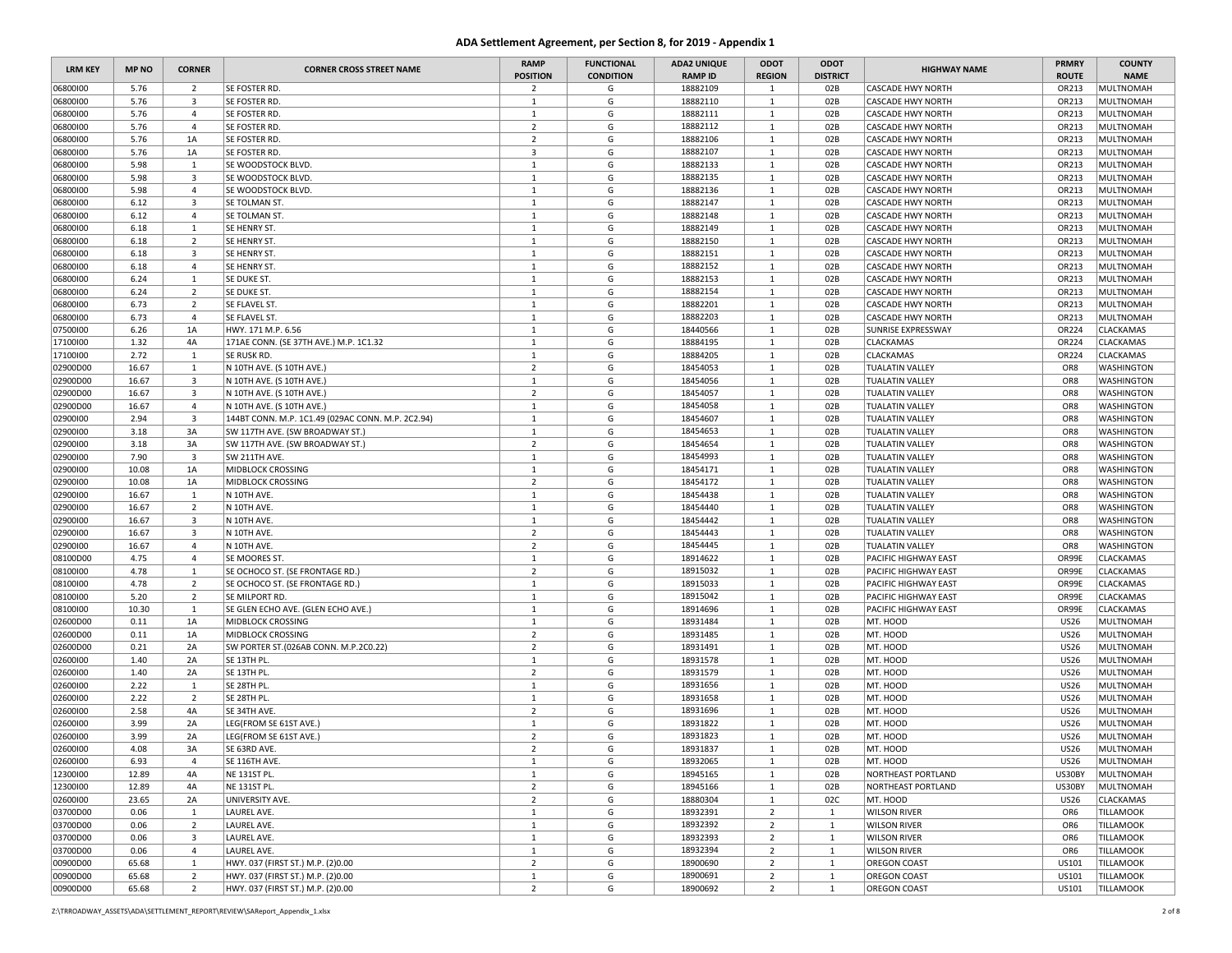| <b>LRM KEY</b> | <b>MP NO</b> | <b>CORNER</b>           | <b>CORNER CROSS STREET NAME</b>             | <b>RAMP</b><br><b>POSITION</b> | <b>FUNCTIONAL</b><br><b>CONDITION</b> | <b>ADA2 UNIQUE</b><br><b>RAMP ID</b> | ODOT<br><b>REGION</b> | ODOT<br><b>DISTRICT</b> | <b>HIGHWAY NAME</b>        | <b>PRMRY</b><br><b>ROUTE</b> | <b>COUNTY</b><br><b>NAME</b> |
|----------------|--------------|-------------------------|---------------------------------------------|--------------------------------|---------------------------------------|--------------------------------------|-----------------------|-------------------------|----------------------------|------------------------------|------------------------------|
| 00900D00       | 65.68        | $\overline{\mathbf{3}}$ | HWY. 037 (FIRST ST.) M.P. (2)0.00           | $\mathbf{1}$                   | G                                     | 18900693                             | $\overline{2}$        | $\mathbf{1}$            | OREGON COAST               | US101                        | <b>TILLAMOOK</b>             |
| 00900D00       | 65.68        | 3                       | HWY. 037 (FIRST ST.) M.P. (2)0.00           | $\overline{2}$                 | G                                     | 18900694                             | $\overline{2}$        | 1                       | <b>OREGON COAST</b>        | US101                        | <b>TILLAMOOK</b>             |
| 00900D00       | 65.68        | $\overline{4}$          | HWY. 037 (FIRST ST.) M.P. (2)0.00           | $\mathbf{1}$                   | G                                     | 18900695                             | $\overline{2}$        | $\mathbf{1}$            | <b>OREGON COAST</b>        | US101                        | <b>TILLAMOOK</b>             |
| 00900D00       | 65.72        | $\mathbf{1}$            | SECOND ST.                                  | $\mathbf{1}$                   | G                                     | 18900697                             | $\overline{2}$        | $\mathbf{1}$            | <b>OREGON COAST</b>        | US101                        | <b>TILLAMOOK</b>             |
| 00900D00       | 65.72        | 1                       | SECOND ST.                                  | $\overline{2}$                 | G                                     | 18900698                             | $\overline{2}$        | 1                       | <b>OREGON COAST</b>        | US101                        | <b>TILLAMOOK</b>             |
| 00900D00       | 65.72        | $\overline{2}$          | SECOND ST.                                  | $\mathbf{1}$                   | G                                     | 18900699                             | $\overline{2}$        | $\mathbf{1}$            | OREGON COAST               | US101                        | <b>TILLAMOOK</b>             |
| 00900D00       | 65.72        | $\overline{2}$          | <b>SECOND ST.</b>                           | $\overline{2}$                 | G                                     | 18900700                             | $\overline{2}$        | $\mathbf{1}$            | <b>OREGON COAST</b>        | US101                        | <b>TILLAMOOK</b>             |
| 00900D00       | 65.72        | 3                       | SECOND ST.                                  | $\mathbf{1}$                   | G                                     | 18900701                             | $\overline{2}$        | $\mathbf{1}$            | <b>OREGON COAST</b>        | US101                        | <b>TILLAMOOK</b>             |
| 00900D00       | 65.72        | 3                       | SECOND ST.                                  | $\overline{2}$                 | G                                     | 18900702                             | $\overline{2}$        | $\mathbf{1}$            | <b>OREGON COAST</b>        | US101                        | <b>TILLAMOOK</b>             |
| 00900D00       | 65.72        | $\overline{4}$          | SECOND ST.                                  | $\overline{2}$                 | G                                     | 18900704                             | $\overline{2}$        | $\mathbf{1}$            | <b>OREGON COAST</b>        | US101                        | <b>TILLAMOOK</b>             |
| 00900100       | 66.10        | $\overline{2}$          | TENTH ST.                                   | $\mathbf{1}$                   | G                                     | 18902148                             | $\overline{2}$        | $\mathbf{1}$            | <b>OREGON COAST</b>        | US101                        | <b>TILLAMOOK</b>             |
| 09200100       | 97.45        | 3                       | FRANKLIN AVE.                               | $\overline{2}$                 | G                                     | 18973235                             | $\overline{2}$        | $\mathbf{1}$            | LOWER COLUMBIA RIVER       | <b>US30</b>                  | <b>CLATSOP</b>               |
| 09200100       | 61.61        | $\overline{2}$          | SW BEL AIR DR.                              | $\mathbf{1}$                   | G                                     | 18973063                             | $\overline{2}$        | $\mathbf{1}$            | LOWER COLUMBIA RIVER       | <b>US30</b>                  | COLUMBIA                     |
| 09200100       | 61.61        | 3                       | SW BEL AIR DR.                              | $\mathbf{1}$                   | G                                     | 18973064                             | $\overline{2}$        | $\mathbf{1}$            | LOWER COLUMBIA RIVER       | <b>US30</b>                  | COLUMBIA                     |
| 001PHI00       | 256.30       | $\overline{\mathbf{3}}$ | MARKET ST. NE                               | $\mathbf{1}$                   | G                                     | 17901666                             | $\overline{2}$        | $\overline{\mathbf{3}}$ | MARKET ST. CONN. NO. 1     | <b>NULL</b>                  | <b>MARION</b>                |
| 001PHI00       | 256.30       | 3                       | MARKET ST. NE                               | $\overline{2}$                 | G                                     | 17901667                             | $\overline{2}$        | $\overline{\mathbf{3}}$ | MARKET ST. CONN. NO. 1     | <b>NULL</b>                  | <b>MARION</b>                |
| 001PHI00       | 256.30       | $\overline{4}$          | MARKET ST. NE                               | $\mathbf{1}$                   | G                                     | 17901671                             | $\overline{2}$        | $\overline{\mathbf{3}}$ | MARKET ST. CONN. NO. 1     | <b>NULL</b>                  | <b>MARION</b>                |
| 001PHI00       | 256.30       | -5                      | MARKET ST. NE                               | $\mathbf{1}$                   | G                                     | 17901672                             | $\overline{2}$        | $\overline{\mathbf{3}}$ | MARKET ST. CONN. NO. 1     | NULL                         | <b>MARION</b>                |
| 001PHI00       | 256.30       | 6                       | MARKET ST. NE                               | $\mathbf{1}$                   | G                                     | 17901676                             | $\overline{2}$        | $\overline{\mathbf{3}}$ | MARKET ST. CONN. NO. 1     | <b>NULL</b>                  | <b>MARION</b>                |
| 001PHI00       | 256.30       | 6                       | MARKET ST. NE                               | $\overline{2}$                 | G                                     | 17901677                             | $\overline{2}$        | $\overline{\mathbf{3}}$ | MARKET ST. CONN. NO. 1     | <b>NULL</b>                  | <b>MARION</b>                |
| 001PHI00       | 256.30       | 2A                      | MARKET ST. NE                               | $\mathbf{1}$                   | G                                     | 17901663                             | $\overline{2}$        | $\overline{\mathbf{3}}$ | MARKET ST. CONN. NO. 1     | <b>NULL</b>                  | <b>MARION</b>                |
| 001PHI00       | 256.30       | 2A                      | MARKET ST. NE                               | $\overline{2}$                 | G                                     | 17901664                             | $\overline{2}$        | $\overline{3}$          | MARKET ST. CONN. NO. 1     | <b>NULL</b>                  | <b>MARION</b>                |
| 001PHI00       | 256.30       | 3A                      | MARKET ST. NE                               | $\mathbf{1}$                   | G                                     | 17901668                             | $\overline{2}$        | $\overline{\mathbf{3}}$ | MARKET ST. CONN. NO. 1     | <b>NULL</b>                  | <b>MARION</b>                |
| 001PHI00       | 256.30       | 3A                      | MARKET ST. NE                               | $\overline{2}$                 | G                                     | 17901669                             | $\overline{2}$        | $\overline{\mathbf{3}}$ | MARKET ST. CONN. NO. 1     | <b>NULL</b>                  | <b>MARION</b>                |
| 001PHI00       | 256.30       | 5A                      | MARKET ST. NE                               | $\overline{2}$                 | G                                     | 17901674                             | $\overline{2}$        | $\overline{\mathbf{3}}$ | MARKET ST. CONN. NO. 1     | NULL                         | <b>MARION</b>                |
| 001PHI00       | 256.30       | 6A                      | MARKET ST. NE                               | $\mathbf{1}$                   | G                                     | 17901678                             | $\overline{2}$        | $\overline{\mathbf{3}}$ | MARKET ST. CONN. NO. 1     | <b>NULL</b>                  | <b>MARION</b>                |
| 001PHI00       | 256.30       | 6A                      | MARKET ST. NE                               | $\overline{2}$                 | G                                     | 17901679                             | $\overline{2}$        | $\overline{3}$          | MARKET ST. CONN. NO. 1     | <b>NULL</b>                  | <b>MARION</b>                |
| 072ACI00       | 4.79         | 1A                      | UNION ST. NE                                | $\mathbf{1}$                   | G                                     | 18727135                             | $\overline{2}$        | $\overline{3}$          | WILLAMINA-SALEM HWY CONN.  | <b>NULL</b>                  | <b>MARION</b>                |
| 072ACI00       | 4.79         | 1A                      | UNION ST. NE                                | $\overline{2}$                 | G                                     | 18727136                             | $\overline{2}$        | $\overline{\mathbf{3}}$ | WILLAMINA-SALEM HWY CONN.  | <b>NULL</b>                  | <b>MARION</b>                |
| 08100100       | 46.23        | 1                       | 001PL CONN. M.P. 2C259.16                   | $\overline{2}$                 | G                                     | 18843823                             | $\overline{2}$        | $\overline{\mathbf{3}}$ | PACIFIC HIGHWAY EAST       | <b>NULL</b>                  | <b>MARION</b>                |
| 08100100       | 46.23        | $\overline{2}$          | 001PL CONN. M.P. 2C259.16                   | $\mathbf{1}$                   | G                                     | 18843824                             | $\overline{2}$        | $\overline{\mathbf{3}}$ | PACIFIC HIGHWAY EAST       | <b>NULL</b>                  | <b>MARION</b>                |
| 030AOI00       | 25.34        | 1                       | EDGEWATER ST. NW (030AT CONN. M.P. 2C24.81) | $\mathbf{1}$                   | G                                     | 18810546                             | $\overline{2}$        | $\overline{3}$          | ROSEMONT AVE. CONN. NO. 1  | <b>NULL</b>                  | POLK                         |
| 483ABI00       | 46.65        | $\overline{\mathbf{3}}$ | NE ATLANTIC ST.                             | $\overline{2}$                 | G                                     | 18585674                             | $\overline{2}$        | $\overline{\mathbf{3}}$ | E. MCMINNVILLE FRONTAGE RD | <b>NULL</b>                  | YAMHILL                      |
| 483ABI00       | 46.65        | 4                       | NE ATLANTIC ST.                             | $\mathbf{1}$                   | G                                     | 18585675                             | $\overline{2}$        | $\overline{3}$          | E. MCMINNVILLE FRONTAGE RD | NULL                         | YAMHILL                      |
| 483ABI00       | 47.05        | 3                       | NE DUNN PL.                                 | $\overline{2}$                 | G                                     | 18585682                             | $\overline{2}$        | $\overline{\mathbf{3}}$ | E. MCMINNVILLE FRONTAGE RD | <b>NULL</b>                  | YAMHILL                      |
| 483ABI00       | 47.05        | 4                       | NE DUNN PL.                                 | $\mathbf{1}$                   | G                                     | 18585683                             | $\overline{2}$        | 3                       | E. MCMINNVILLE FRONTAGE RD | <b>NULL</b>                  | YAMHILL                      |
| 14000100       | 28.11        | 1                       | CHURCH AVE.                                 | $\overline{2}$                 | G                                     | 18729276                             | $\overline{2}$        | $\overline{\mathbf{3}}$ | HILLSBORO-SILVERTON        | OR219                        | <b>MARION</b>                |
| 07200100       | 7.52         | 4                       | 25TH ST. SE                                 | $\mathbf{1}$                   | G                                     | 18727110                             | $\overline{2}$        | $\overline{\mathbf{3}}$ | SALEM                      | OR22                         | <b>MARION</b>                |
| 07200100       | 7.52         | $\overline{4}$          | 25TH ST. SE                                 | $\overline{2}$                 | G                                     | 18727111                             | $\overline{2}$        | $\overline{\mathbf{3}}$ | SALEM                      | OR22                         | <b>MARION</b>                |
| 16200100       | 1.29         | $\overline{\mathbf{3}}$ | 001PE CONN. M.P. 3C254.56                   | $\overline{2}$                 | G                                     | 18627941                             | $\overline{2}$        | $\overline{\mathbf{3}}$ | NORTH SANTIAM              | OR22                         | <b>MARION</b>                |
| 16200100       | 1.29         | 4A                      | 001PE CONN. M.P. 3C254.56                   | 1                              | G                                     | 18627943                             | $\overline{2}$        | $\overline{\mathbf{3}}$ | <b>NORTH SANTIAM</b>       | <b>OR22</b>                  | <b>MARION</b>                |
| 16200100       | 1.29         | 4A                      | 001PE CONN. M.P. 3C254.56                   | $\overline{2}$                 | G                                     | 18627944                             | $\overline{2}$        | $\overline{\mathbf{3}}$ | <b>NORTH SANTIAM</b>       | OR22                         | <b>MARION</b>                |
| 16200100       | 1.29         | 4A                      | 001PE CONN. M.P. 3C254.56                   | $\overline{\mathbf{3}}$        | G                                     | 18627945                             | $\overline{2}$        | $\overline{\mathbf{3}}$ | <b>NORTH SANTIAM</b>       | OR22                         | <b>MARION</b>                |
| 15000100       | 20.71        | <sup>1</sup>            | 2ND ST. NW                                  | $\overline{2}$                 | G                                     | 18714484                             | $\overline{2}$        | $\overline{\mathbf{3}}$ | SALEM-DAYTON               | OR221                        | POLK                         |
| 15000100       | 0.34         | $\overline{\mathbf{3}}$ | CHURCH ST.                                  | $\mathbf{1}$                   | G                                     | 18714255                             | $\overline{2}$        | $\overline{\mathbf{3}}$ | SALEM-DAYTON               | OR221                        | YAMHILL                      |
| 15000100       | 0.48         | $\mathbf{1}$            | HWY. 155 M.P. 9.19 (FERRY ST.)              | $\mathbf{1}$                   | G                                     | 18714265                             | $\overline{2}$        | $\overline{\mathbf{3}}$ | SALEM-DAYTON               | OR221                        | YAMHILL                      |
| 15000100       | 0.54         | $\overline{4}$          | ALDER ST.                                   | $\overline{2}$                 | G                                     | 18714280                             | $\overline{2}$        | $\overline{\mathbf{3}}$ | SALEM-DAYTON               | OR221                        | YAMHILL                      |
| 15100100       | 0.04         | <sup>1</sup>            | N LARCH PL.                                 | $\mathbf{1}$                   | G                                     | 18725576                             | $\overline{2}$        | $\overline{\mathbf{3}}$ | YAMHILL-NEWBERG            | OR240                        | YAMHILL                      |
| 15100100       | 0.04         | $\overline{2}$          | N LARCH PL                                  | $\mathbf{1}$                   | G                                     | 18725577                             | $\overline{2}$        | $\overline{\mathbf{3}}$ | YAMHILL-NEWBERG            | OR240                        | YAMHILL                      |
| 15100100       | 0.04         | 3                       | N LARCH PL.                                 | $\mathbf{1}$                   | G                                     | 18725578                             | $\overline{2}$        | $\overline{\mathbf{3}}$ | YAMHILL-NEWBERG            | OR240                        | YAMHILL                      |
| 15100100       | 0.04         | $\overline{\mathbf{3}}$ | N LARCH PL                                  | $\overline{2}$                 | G                                     | 18725579                             | $\overline{2}$        | $\overline{\mathbf{3}}$ | YAMHILL-NEWBERG            | OR240                        | YAMHILL                      |
| 15100100       | 0.04         | $\overline{4}$          | N LARCH PL                                  | $\mathbf{1}$                   | G                                     | 18725580                             | $\overline{2}$        | $\overline{\mathbf{3}}$ | YAMHILL-NEWBERG            | OR240                        | YAMHILL                      |
| 15100100       | 0.04         | 4                       | N LARCH PL                                  | $\overline{2}$                 | G                                     | 18725581                             | $\overline{2}$        | $\overline{\mathbf{3}}$ | YAMHILL-NEWBERG            | OR240                        | YAMHILL                      |
| 15100100       | 0.07         | 1                       | S LAUREL ST.                                | $\mathbf{1}$                   | G                                     | 18725582                             | $\overline{2}$        | $\overline{\mathbf{3}}$ | YAMHILL-NEWBERG            | OR240                        | YAMHILL                      |
| 15100100       | 0.07         | $\mathbf{1}$            | S LAUREL ST.                                | $\overline{2}$                 | G                                     | 18725583                             | $\overline{2}$        | $\overline{\mathbf{3}}$ | YAMHILL-NEWBERG            | OR240                        | YAMHILL                      |
| 15100100       | 0.07         | $\overline{2}$          | S LAUREL ST.                                | $\mathbf{1}$                   | G                                     | 18725584                             | $\overline{2}$        | $\overline{\mathbf{3}}$ | YAMHILL-NEWBERG            | OR240                        | YAMHILL                      |
| 15100100       | 0.07         | $\overline{2}$          | S LAUREL ST.                                | $\overline{2}$                 | G                                     | 18725585                             | $\overline{2}$        | $\overline{\mathbf{3}}$ | YAMHILL-NEWBERG            | OR240                        | YAMHILL                      |
| 15100100       | 0.07         | $\overline{3}$          | S LAUREL ST.                                | $\mathbf{1}$                   | G                                     | 18725586                             | $\overline{2}$        | $\overline{3}$          | YAMHILL-NEWBERG            | OR240                        | YAMHILL                      |
| 15100100       | 0.07         | $\overline{4}$          | S LAUREL ST.                                | $\mathbf{1}$                   | G                                     | 18725587                             | $\overline{2}$        | $\overline{\mathbf{3}}$ | YAMHILL-NEWBERG            | OR240                        | YAMHILL                      |
| 15100100       | 0.14         | $\overline{2}$          | S JUNIPER ST.                               | $\mathbf{1}$                   | G                                     | 18725590                             | $\overline{2}$        | $\overline{\mathbf{3}}$ | YAMHILL-NEWBERG            | OR240                        | YAMHILL                      |
|                | 0.22         | $\mathbf{1}$            |                                             | $\mathbf{1}$                   | G                                     |                                      | $\overline{2}$        | $\overline{\mathbf{3}}$ |                            | OR240                        | YAMHILL                      |
| 15100100       |              |                         | S HEMLOCK ST. (N HEMLOCK ST.)               |                                |                                       | 18725594                             |                       |                         | YAMHILL-NEWBERG            |                              |                              |
| 15100100       | 0.22         | $\mathbf{1}$            | S HEMLOCK ST. (N HEMLOCK ST.)               | $\overline{2}$                 | G                                     | 18725595                             | $\overline{2}$        | $\overline{\mathbf{3}}$ | YAMHILL-NEWBERG            | OR240                        | YAMHILL                      |
| 15100100       | 0.22         | $\overline{2}$          | S HEMLOCK ST. (N HEMLOCK ST.)               | $\mathbf{1}$<br>$\overline{2}$ | G                                     | 18725596                             | $\overline{2}$        | $\overline{\mathbf{3}}$ | YAMHILL-NEWBERG            | OR240                        | YAMHILL                      |
| 15100100       | 0.22         | $\overline{2}$          | S HEMLOCK ST. (N HEMLOCK ST.)               |                                | G                                     | 18725597                             | $\overline{2}$        | $\overline{\mathbf{3}}$ | YAMHILL-NEWBERG            | OR240                        | YAMHILL                      |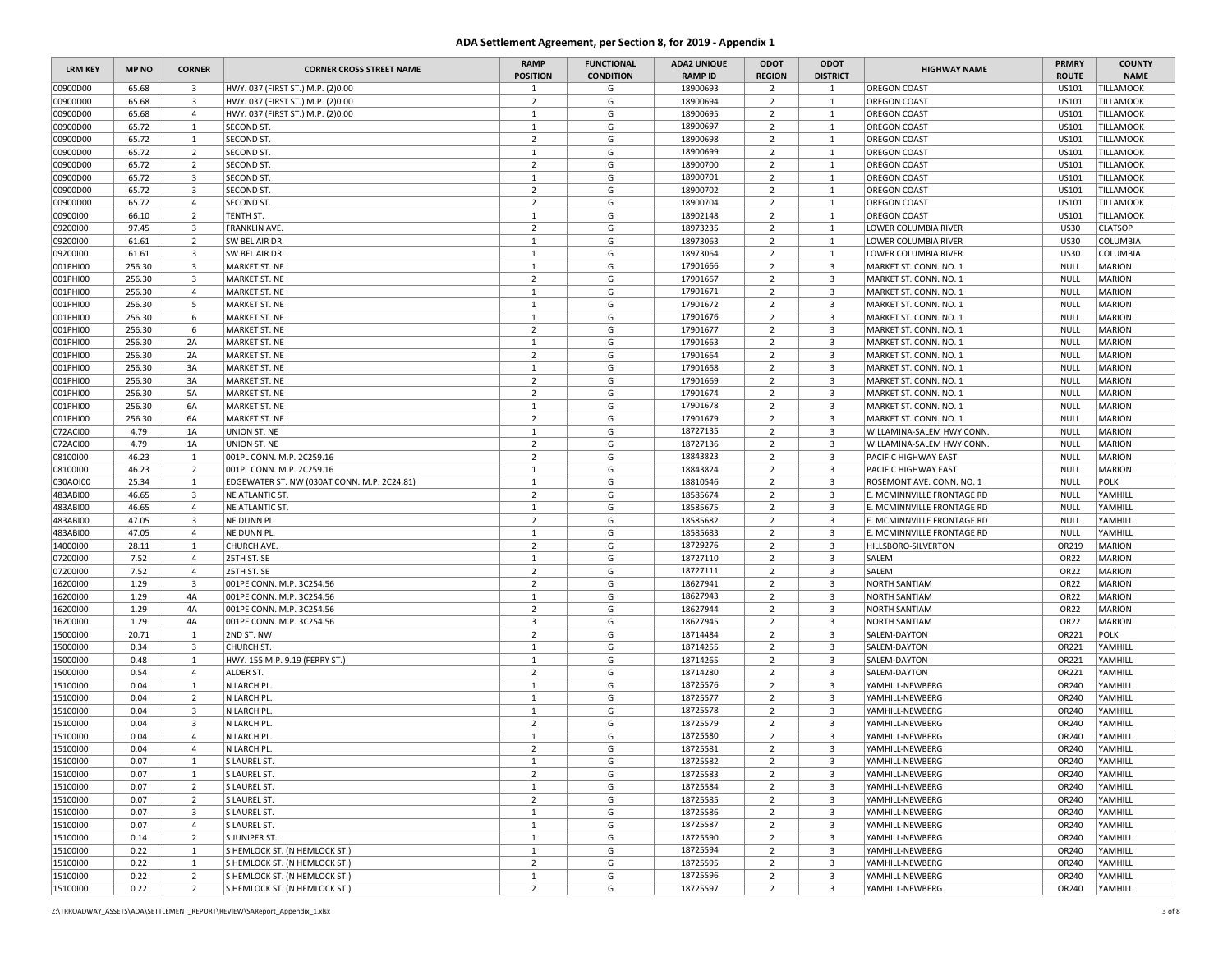| <b>LRM KEY</b> | <b>MP NO</b> | <b>CORNER</b>           | <b>CORNER CROSS STREET NAME</b> | <b>RAMP</b><br><b>POSITION</b> | <b>FUNCTIONAL</b><br><b>CONDITION</b> | <b>ADA2 UNIQUE</b><br><b>RAMP ID</b> | ODOT<br><b>REGION</b> | ODOT<br><b>DISTRICT</b> | <b>HIGHWAY NAME</b>         | <b>PRMRY</b><br><b>ROUTE</b> | <b>COUNTY</b><br><b>NAME</b> |
|----------------|--------------|-------------------------|---------------------------------|--------------------------------|---------------------------------------|--------------------------------------|-----------------------|-------------------------|-----------------------------|------------------------------|------------------------------|
| 15100100       | 0.22         | $\overline{4}$          | S HEMLOCK ST. (N HEMLOCK ST.)   | $\mathbf{1}$                   | G                                     | 18725598                             | $\overline{2}$        | $\overline{\mathbf{3}}$ | YAMHILL-NEWBERG             | OR240                        | YAMHILL                      |
| 15100100       | 0.22         | $\overline{4}$          | S HEMLOCK ST. (N HEMLOCK ST.)   | $\overline{2}$                 | G                                     | 18725599                             | $\overline{2}$        | $\overline{3}$          | YAMHILL-NEWBERG             | OR240                        | YAMHILL                      |
| 08100100       | 32.97        | $\overline{2}$          | E CLEVELAND ST.                 | $\mathbf{1}$                   | G                                     | 18843739                             | $\overline{2}$        | $\overline{\mathbf{3}}$ | PACIFIC HIGHWAY EAST        | OR99E                        | <b>MARION</b>                |
| 08100100       | 32.97        | $\overline{2}$          | E CLEVELAND ST.                 | $\overline{2}$                 | G                                     | 18843740                             | $\overline{2}$        | $\overline{3}$          | <b>PACIFIC HIGHWAY EAST</b> | OR99E                        | <b>MARION</b>                |
| 08100100       | 32.97        | 3                       | E CLEVELAND ST.                 | $\mathbf{1}$                   | G                                     | 18843741                             | $\overline{2}$        | $\overline{\mathbf{3}}$ | PACIFIC HIGHWAY EAST        | OR99E                        | <b>MARION</b>                |
| 08100100       | 46.08        | $\overline{\mathbf{3}}$ | 001PJ CONN. M.P. 1C258.68       | $\overline{2}$                 | G                                     | 18843815                             | $\overline{2}$        | $\overline{\mathbf{3}}$ | <b>PACIFIC HIGHWAY EAST</b> | OR99E                        | <b>MARION</b>                |
| 08100100       | 46.08        | $\overline{4}$          | 001PJ CONN. M.P. 1C258.68       | $\mathbf{1}$                   | G                                     | 18843816                             | $\overline{2}$        | $\overline{\mathbf{3}}$ | <b>PACIFIC HIGHWAY EAST</b> | OR99E                        | <b>MARION</b>                |
| 09100D00       | 37.31        | $\overline{\mathbf{3}}$ | NE 11TH ST.                     | $\mathbf{1}$                   | G                                     | 18830483                             | $\overline{2}$        | $\overline{\mathbf{3}}$ | <b>PACIFIC HIGHWAY WEST</b> | OR99W                        | YAMHILL                      |
| 09100D00       | 37.40        | $\overline{4}$          | NE 9TH ST.                      | $\mathbf{1}$                   | G                                     | 18830497                             | $\overline{2}$        | $\overline{\mathbf{3}}$ | <b>PACIFIC HIGHWAY WEST</b> | OR99W                        | YAMHILL                      |
| 09100D00       | 37.40        | $\overline{4}$          | NE 9TH ST.                      | $\overline{2}$                 | G                                     | 18830498                             | $\overline{2}$        | $\overline{\mathbf{3}}$ | PACIFIC HIGHWAY WEST        | OR99W                        | YAMHILL                      |
| 09100D00       | 37.60        | $\overline{4}$          | NE 5TH ST                       | $\mathbf{1}$                   | G                                     | 18830519                             | $\overline{2}$        | $\overline{3}$          | <b>PACIFIC HIGHWAY WEST</b> | OR99W                        | YAMHILL                      |
| 09100D00       | 37.75        | 1                       | NE 2ND ST.                      | $\mathbf{1}$                   | G                                     | 18830532                             | $\overline{2}$        | $\overline{\mathbf{3}}$ | <b>PACIFIC HIGHWAY WEST</b> | OR99W                        | YAMHILL                      |
| 09100D00       | 37.75        | 1                       | NE 2ND ST.                      | $\overline{2}$                 | G                                     | 18830533                             | $\overline{2}$        | $\overline{\mathbf{3}}$ | <b>PACIFIC HIGHWAY WEST</b> | OR99W                        | YAMHILL                      |
| 09100D00       | 37.75        | $\overline{2}$          | NE 2ND ST.                      | $\mathbf{1}$                   | G                                     | 18830534                             | $\overline{2}$        | $\overline{3}$          | PACIFIC HIGHWAY WEST        | OR99W                        | YAMHILL                      |
| 09100D00       | 37.75        | $\overline{\mathbf{3}}$ | NE 2ND ST.                      | $\mathbf{1}$                   | G                                     | 18830535                             | $\overline{2}$        | $\overline{3}$          | <b>PACIFIC HIGHWAY WEST</b> | OR99W                        | YAMHILL                      |
| 09100100       | 25.96        | 1                       | SW 7TH ST.                      | $\mathbf{1}$                   | G                                     | 18830794                             | $\overline{2}$        | $\overline{\mathbf{3}}$ | <b>PACIFIC HIGHWAY WEST</b> | OR99W                        | YAMHILL                      |
| 09100100       | 25.96        | $\mathbf{1}$            | SW 7TH ST.                      | $\overline{2}$                 | G                                     | 18830795                             | $\overline{2}$        | $\overline{\mathbf{3}}$ | <b>PACIFIC HIGHWAY WEST</b> | OR99W                        | YAMHILL                      |
| 09100100       | 25.96        | $\overline{2}$          | SW 7TH ST.                      | $\mathbf{1}$                   | G                                     | 18830796                             | $\overline{2}$        | $\overline{\mathbf{3}}$ | <b>PACIFIC HIGHWAY WEST</b> | OR99W                        | YAMHILL                      |
| 09100100       | 25.96        | $\overline{2}$          | SW 7TH ST.                      | $\overline{2}$                 | G                                     | 18830797                             | $\overline{2}$        | $\overline{\mathbf{3}}$ | <b>PACIFIC HIGHWAY WEST</b> | OR99W                        | YAMHILL                      |
| 09100100       | 25.96        | $\overline{4}$          | SW 7TH ST.                      | $\mathbf{1}$                   | G                                     | 18830799                             | $\overline{2}$        | $\overline{\mathbf{3}}$ | <b>PACIFIC HIGHWAY WEST</b> | OR99W                        | YAMHILL                      |
| 09100100       | 26.11        | 1                       | SW 9TH ST.                      | $\mathbf{1}$                   | G                                     | 18830800                             | $\overline{2}$        | $\overline{\mathbf{3}}$ | PACIFIC HIGHWAY WEST        | OR99W                        | YAMHILL                      |
| 09100100       | 26.17        | $\overline{3}$          | SE 10TH ST.                     | $\overline{2}$                 | G                                     | 18830811                             | $\overline{2}$        | $\overline{\mathbf{3}}$ | <b>PACIFIC HIGHWAY WEST</b> | OR99W                        | YAMHILL                      |
| 09100100       | 26.17        | $\overline{4}$          | SE 10TH ST.                     | $\mathbf{1}$                   | G                                     | 18830812                             | $\overline{2}$        | $\overline{\mathbf{3}}$ | <b>PACIFIC HIGHWAY WEST</b> | OR99W                        | YAMHILL                      |
| 09100100       | 26.23        | $\mathbf{1}$            | SW 11TH ST. (SE 11TH ST.)       | $\overline{2}$                 | G                                     | 18830815                             | $\overline{2}$        | $\overline{\mathbf{3}}$ | <b>PACIFIC HIGHWAY WEST</b> | OR99W                        | YAMHILL                      |
| 09100100       | 26.23        | $\overline{2}$          | SW 11TH ST. (SE 11TH ST.)       | $\mathbf{1}$                   | G                                     | 18830816                             | $\overline{2}$        | $\overline{\mathbf{3}}$ | <b>PACIFIC HIGHWAY WEST</b> | OR99W                        | YAMHILL                      |
| 09100100       | 26.23        | $\overline{2}$          | SW 11TH ST. (SE 11TH ST.)       | $\overline{2}$                 | G                                     | 18830817                             | $\overline{2}$        | $\overline{\mathbf{3}}$ | <b>PACIFIC HIGHWAY WEST</b> | OR99W                        | YAMHILL                      |
| 09100100       | 26.23        | 3                       | SW 11TH ST. (SE 11TH ST.)       | 1                              | G                                     | 18830818                             | $\overline{2}$        | $\overline{\mathbf{3}}$ | <b>PACIFIC HIGHWAY WEST</b> | OR99W                        | YAMHILL                      |
| 09100100       | 26.23        | $\overline{\mathbf{3}}$ | SW 11TH ST. (SE 11TH ST.)       | $\overline{2}$                 | G                                     | 18830819                             | $\overline{2}$        | $\overline{\mathbf{3}}$ | <b>PACIFIC HIGHWAY WEST</b> | OR99W                        | YAMHILL                      |
| 09100100       | 26.23        | $\overline{4}$          | SW 11TH ST. (SE 11TH ST.)       | $\mathbf{1}$                   | G                                     | 18830820                             | $\overline{2}$        | $\overline{3}$          | <b>PACIFIC HIGHWAY WEST</b> | OR99W                        | YAMHILL                      |
| 09100100       | 26.23        | $\overline{4}$          | SW 11TH ST. (SE 11TH ST.)       | $\overline{2}$                 | G                                     | 18830821                             | $\overline{2}$        | $\overline{\mathbf{3}}$ | <b>PACIFIC HIGHWAY WEST</b> | OR99W                        | YAMHILL                      |
| 09100100       | 37.31        | $\mathbf{1}$            | NW 11TH ST. (NE 11TH ST.)       | $\mathbf{1}$                   | G                                     | 18830977                             | $\overline{2}$        | $\overline{\mathbf{3}}$ | <b>PACIFIC HIGHWAY WEST</b> | OR99W                        | YAMHILL                      |
| 09100100       | 37.31        | 1                       | NW 11TH ST. (NE 11TH ST.)       | $\overline{2}$                 | G                                     | 18830978                             | $\overline{2}$        | $\overline{\mathbf{3}}$ | PACIFIC HIGHWAY WEST        | OR99W                        | YAMHILL                      |
| 09100100       | 37.31        | $\overline{2}$          | NW 11TH ST. (NE 11TH ST.)       | 1                              | G                                     | 18830979                             | $\overline{2}$        | $\overline{\mathbf{3}}$ | <b>PACIFIC HIGHWAY WEST</b> | OR99W                        | YAMHILL                      |
| 09100100       | 37.31        | $\overline{2}$          | NW 11TH ST. (NE 11TH ST.)       | $\overline{2}$                 | G                                     | 18830980                             | $\overline{2}$        | $\overline{\mathbf{3}}$ | <b>PACIFIC HIGHWAY WEST</b> | OR99W                        | YAMHILL                      |
| 09100100       | 37.31        | $\overline{\mathbf{3}}$ | NW 11TH ST. (NE 11TH ST.)       | $\mathbf{1}$                   | G                                     | 18830981                             | $\overline{2}$        | $\overline{\mathbf{3}}$ | PACIFIC HIGHWAY WEST        | OR99W                        | YAMHILL                      |
| 09100100       | 37.31        | $\overline{4}$          | NW 11TH ST. (NE 11TH ST.)       | $\mathbf{1}$                   | G                                     | 18830983                             | $\overline{2}$        | $\overline{3}$          | <b>PACIFIC HIGHWAY WEST</b> | OR99W                        | YAMHILL                      |
| 09100100       | 37.61        | $\overline{\mathbf{3}}$ | NW 5TH ST. (NE 5TH ST.)         | $\overline{2}$                 | G                                     | 18831015                             | $\overline{2}$        | $\overline{\mathbf{3}}$ | <b>PACIFIC HIGHWAY WEST</b> | OR99W                        | YAMHILL                      |
| 09100100       | 37.72        | 1                       | NE 3RD ST.                      | $\mathbf{1}$                   | G                                     | 18831027                             | $\overline{2}$        | $\overline{\mathbf{3}}$ | <b>PACIFIC HIGHWAY WEST</b> | OR99W                        | YAMHILL                      |
| 09100100       | 37.72        | $\overline{4}$          | NE 3RD ST.                      | $\mathbf{1}$                   | G                                     | 18831030                             | $\overline{2}$        | $\overline{\mathbf{3}}$ | PACIFIC HIGHWAY WEST        | OR99W                        | YAMHILL                      |
| 09100100       | 37.76        | $\mathbf{1}$            | NW 2ND ST. (NE 2ND ST.)         | $\mathbf{1}$                   | G                                     | 18831035                             | $\overline{2}$        | $\overline{\mathbf{3}}$ | <b>PACIFIC HIGHWAY WEST</b> | OR99W                        | YAMHILL                      |
| 09100100       | 37.76        | $\overline{2}$          | NW 2ND ST. (NE 2ND ST.)         | <sup>1</sup>                   | G                                     | 18831037                             | $\overline{2}$        | $\overline{\mathbf{3}}$ | PACIFIC HIGHWAY WEST        | OR99W                        | YAMHILL                      |
| 09100100       | 37.76        | $\overline{\mathbf{3}}$ | NW 2ND ST. (NE 2ND ST.)         | $\mathbf{1}$                   | G                                     | 18831041                             | $\overline{2}$        | $\overline{\mathbf{3}}$ | <b>PACIFIC HIGHWAY WEST</b> | OR99W                        | YAMHILL                      |
| 09100100       | 37.76        | $\overline{4}$          | NW 2ND ST. (NE 2ND ST.)         | $\mathbf{1}$                   | G                                     | 18831043                             | $\overline{2}$        | $\overline{3}$          | <b>PACIFIC HIGHWAY WEST</b> | OR99W                        | YAMHILL                      |
| 21200100       | 0.15         | $\overline{\mathbf{3}}$ | E SECOND ST.                    | $\mathbf{1}$                   | G                                     | 18343761                             | $\overline{2}$        | $\overline{4}$          | HALSEY-SWEET HOME           | OR228                        | LINN                         |
| 21200100       | 0.21         | $\overline{\mathbf{3}}$ | E THIRD ST.                     | $\mathbf{1}$                   | G                                     | 18343765                             | $\overline{2}$        | $\overline{4}$          | HALSEY-SWEET HOME           | <b>OR228</b>                 | LINN                         |
| 21200100       | 0.21         | $\overline{4}$          | E THIRD ST.                     | $\mathbf{1}$                   | G                                     | 18343766                             | $\overline{2}$        | $\overline{4}$          | HALSEY-SWEET HOME           | <b>OR228</b>                 | LINN                         |
| 21200100       | 0.26         | $\mathbf{1}$            | BLUE HERON ST.                  | $\mathbf{1}$                   | G                                     | 18343767                             | $\overline{2}$        | 4                       | HALSEY-SWEET HOME           | <b>OR228</b>                 | LINN                         |
| 21200100       | 0.26         | $\overline{2}$          | <b>BLUE HERON ST.</b>           | $\mathbf{1}$                   | G                                     | 18343768                             | $\overline{2}$        | $\overline{4}$          | HALSEY-SWEET HOME           | <b>OR228</b>                 | LINN                         |
| 21000100       | 17.80        | $\overline{4}$          | S 5TH ST. (N 5TH ST.)           | $\mathbf{1}$                   | G                                     | 18343143                             | $\overline{2}$        | $\overline{4}$          | CORVALLIS-LEBANON           | OR34                         | LINN                         |
| 21000100       | 17.80        | $\overline{4}$          | S 5TH ST. (N 5TH ST.)           | $\overline{2}$                 | G                                     | 18343144                             | $\overline{2}$        | $\overline{4}$          | CORVALLIS-LEBANON           | OR34                         | LINN                         |
| 09100100       | 84.36        | 1A                      | MIDBLOCK CROSSING               | 1                              | G                                     | 18976703                             | $\overline{2}$        | $\overline{4}$          | PACIFIC HIGHWAY WEST        | OR99W                        | <b>BENTON</b>                |
| 09100100       | 84.36        | 1A                      | MIDBLOCK CROSSING               | $\overline{2}$                 | G                                     | 18976704                             | $\overline{2}$        | $\overline{4}$          | <b>PACIFIC HIGHWAY WEST</b> | OR99W                        | <b>BENTON</b>                |
| 09100100       | 84.73        | 1A                      | MIDBLOCK CROSSING               | 1                              | G                                     | 18976727                             | $\overline{2}$        | $\overline{4}$          | <b>PACIFIC HIGHWAY WEST</b> | OR99W                        | <b>BENTON</b>                |
| 09100100       | 84.73        | 1A                      | MIDBLOCK CROSSING               | $\overline{2}$                 | G                                     | 18976728                             | $\overline{2}$        | $\overline{4}$          | <b>PACIFIC HIGHWAY WEST</b> | OR99W                        | <b>BENTON</b>                |
| 09100100       | 84.85        | 1A                      | MIDBLOCK CROSSING               | $\overline{2}$                 | G                                     | 18976741                             | $\overline{2}$        | $\overline{4}$          | <b>PACIFIC HIGHWAY WEST</b> | OR99W                        | <b>BENTON</b>                |
| 09100100       | 85.12        | 1A                      | MIDBLOCK CROSSING               | $\mathbf{1}$                   | G                                     | 18976757                             | $\overline{2}$        | $\overline{4}$          | <b>PACIFIC HIGHWAY WEST</b> | OR99W                        | <b>BENTON</b>                |
| 09100100       | 85.12        | 1A                      | MIDBLOCK CROSSING               | $\overline{2}$                 | G                                     | 18976758                             | $\overline{2}$        | $\overline{4}$          | PACIFIC HIGHWAY WEST        | OR99W                        | <b>BENTON</b>                |
| 09100100       | 100.72       | 1A                      | MIDBLOCK CROSSING               | $\mathbf{1}$                   | G                                     | 18976533                             | $\overline{2}$        | $\overline{4}$          | <b>PACIFIC HIGHWAY WEST</b> | OR99W                        | <b>BENTON</b>                |
| 09100100       | 100.72       | 1A                      | MIDBLOCK CROSSING               | $\overline{2}$                 | G                                     | 18976534                             | $\overline{2}$        | $\overline{4}$          | <b>PACIFIC HIGHWAY WEST</b> | OR99W                        | <b>BENTON</b>                |
| 00900100       | 164.12       | $\mathbf{1}$            | 7TH ST.                         | $\overline{2}$                 | G                                     | 18901607                             | $\overline{2}$        | $\overline{4}$          | <b>OREGON COAST</b>         | US101                        | LINCOLN                      |
| 00900100       | 164.16       | $\overline{4}$          | 6TH ST.                         | $\mathbf{1}$                   | G                                     | 18901618                             | $\overline{2}$        | 4                       | <b>OREGON COAST</b>         | US101                        | LINCOLN                      |
| 00900100       | 164.16       | $\overline{4}$          | 6TH ST.                         | $\overline{2}$                 | G                                     | 18901619                             | $\overline{2}$        | $\overline{4}$          | <b>OREGON COAST</b>         | US101                        | <b>LINCOLN</b>               |
| 00900100       | 164.31       | $\overline{2}$          | W 3RD ST. (E 3RD ST.)           | $\mathbf{1}$                   | G                                     | 18901634                             | $\overline{2}$        | $\overline{4}$          | <b>OREGON COAST</b>         | US101                        | LINCOLN                      |
| 00900100       | 164.37       | $\mathbf{1}$            | 2ND ST.                         | $\mathbf{1}$                   | G                                     | 18901638                             | $\overline{2}$        | $\overline{4}$          | <b>OREGON COAST</b>         | US101                        | <b>LINCOLN</b>               |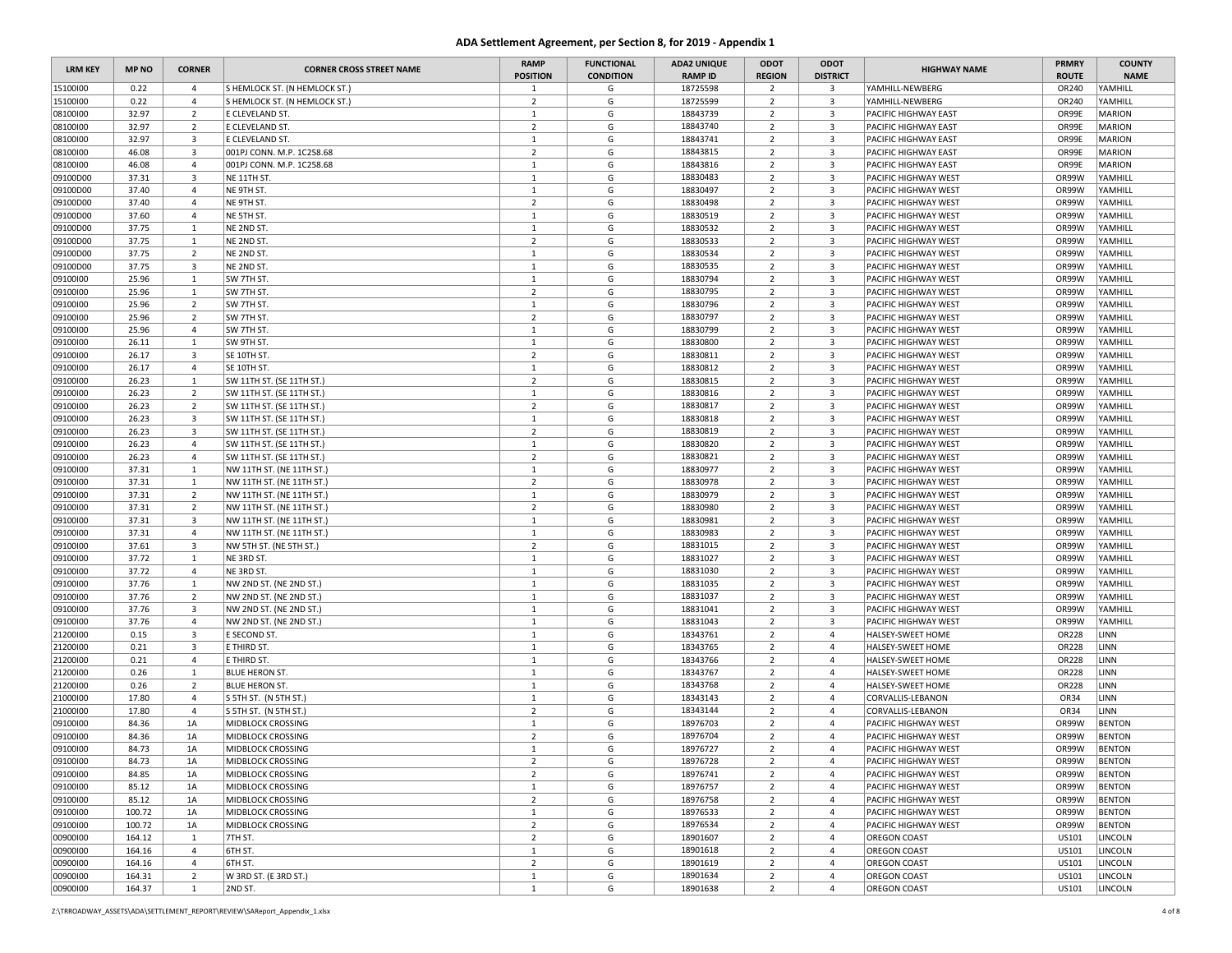| <b>LRM KEY</b> | <b>MP NO</b> | <b>CORNER</b>           | <b>CORNER CROSS STREET NAME</b>                        | <b>RAMP</b>     | <b>FUNCTIONAL</b> | <b>ADA2 UNIQUE</b>         | ODOT           | ODOT            | <b>HIGHWAY NAME</b>                  | <b>PRMRY</b>   | <b>COUNTY</b> |
|----------------|--------------|-------------------------|--------------------------------------------------------|-----------------|-------------------|----------------------------|----------------|-----------------|--------------------------------------|----------------|---------------|
|                |              |                         |                                                        | <b>POSITION</b> | <b>CONDITION</b>  | <b>RAMP ID</b><br>18901643 | <b>REGION</b>  | <b>DISTRICT</b> |                                      | <b>ROUTE</b>   | <b>NAME</b>   |
| 00900100       | 164.37       | $\overline{4}$          | 2ND ST.                                                | $\overline{2}$  | G<br>G            |                            | $\overline{2}$ | 4<br>4          | <b>OREGON COAST</b>                  | US101<br>US101 | LINCOLN       |
| 00900100       | 164.37       | 5                       | 2ND ST.                                                | $\mathbf{1}$    |                   | 18901644                   | $\overline{2}$ |                 | <b>OREGON COAST</b>                  |                | LINCOLN       |
| 03300100       | 50.89        | 3A                      | S 17TH ST. (N 17TH ST.)                                | $\mathbf{1}$    | G                 | 18971925                   | $\overline{2}$ | $\overline{4}$  | CORVALLIS-NEWPORT                    | <b>US20</b>    | <b>BENTON</b> |
| 03300100       | 50.89        | 3A                      | S 17TH ST. (N 17TH ST.)                                | $\overline{2}$  | G                 | 18971926                   | $\overline{2}$ | 4               | CORVALLIS-NEWPORT                    | <b>US20</b>    | <b>BENTON</b> |
| 01600100       | 0.60         | 1A                      | MIDBLOCK CROSSING                                      | $\mathbf{1}$    | G                 | 18257326                   | $\overline{2}$ | $\overline{4}$  | SANTIAM                              | <b>US20</b>    | LINN          |
| 01600100       | 0.60         | 1A                      | MIDBLOCK CROSSING                                      | $\overline{2}$  | G                 | 18257327                   | $\overline{2}$ | $\overline{4}$  | SANTIAM                              | <b>US20</b>    | LINN          |
| 03100D00       | 10.58        | 1                       | 1ST AVE. SW (1ST AVE. SE)                              | $\mathbf{1}$    | G                 | 18972434                   | $\overline{2}$ | 4               | ALBANY-CORVALLIS                     | <b>US20</b>    | LINN          |
| 03100D00       | 10.58        | $\overline{2}$          | 1ST AVE. SW (1ST AVE. SE)                              | $\mathbf{1}$    | G                 | 18972436                   | $\overline{2}$ | $\overline{4}$  | ALBANY-CORVALLIS                     | <b>US20</b>    | LINN          |
| 03100D00       | 10.58        | $\overline{2}$          | 1ST AVE. SW (1ST AVE. SE)                              | $\overline{2}$  | G                 | 18972437                   | $\overline{2}$ | $\overline{4}$  | ALBANY-CORVALLIS                     | <b>US20</b>    | LINN          |
| 03100D00       | 10.63        | $\overline{\mathbf{3}}$ | 2ND AVE. SW (2ND AVE. SE)                              | $\mathbf{1}$    | G                 | 18972444                   | $\overline{2}$ | $\overline{4}$  | ALBANY-CORVALLIS                     | <b>US20</b>    | LINN          |
| 03100D00       | 10.63        | $\overline{4}$          | 2ND AVE. SW (2ND AVE. SE)                              | $\mathbf{1}$    | G                 | 18972446                   | $\overline{2}$ | 4               | ALBANY-CORVALLIS                     | <b>US20</b>    | LINN          |
| 03100D00       | 10.69        | $\mathbf{1}$            | 3RD AVE. SW (3RD AVE. SE)                              | $\mathbf{1}$    | G                 | 18972448                   | $\overline{2}$ | $\overline{4}$  | ALBANY-CORVALLIS                     | <b>US20</b>    | LINN          |
| 03100D00       | 10.69        | $\overline{2}$          | 3RD AVE. SW (3RD AVE. SE)                              | $\mathbf{1}$    | G                 | 18972449                   | $\overline{2}$ | $\overline{4}$  | ALBANY-CORVALLIS                     | <b>US20</b>    | LINN          |
| 03100D00       | 10.69        | 3                       | 3RD AVE. SW (3RD AVE. SE)                              | $\mathbf{1}$    | G                 | 18972450                   | $\overline{2}$ | 4               | ALBANY-CORVALLIS                     | <b>US20</b>    | LINN          |
| 03100D00       | 10.69        | $\overline{\mathbf{3}}$ | 3RD AVE. SW (3RD AVE. SE)                              | $\overline{2}$  | G                 | 18972451                   | $\overline{2}$ | $\overline{4}$  | ALBANY-CORVALLIS                     | <b>US20</b>    | LINN          |
| 03100D00       | 10.69        | $\overline{4}$          | 3RD AVE. SW (3RD AVE. SE)                              | $\mathbf{1}$    | G                 | 18972452                   | $\overline{2}$ | $\overline{4}$  | ALBANY-CORVALLIS                     | <b>US20</b>    | LINN          |
| 03100D00       | 10.74        | $\mathbf{1}$            | 4TH AVE. SW (4TH AVE. SE)                              | $\mathbf{1}$    | G                 | 18972454                   | $\overline{2}$ | $\overline{4}$  | ALBANY-CORVALLIS                     | <b>US20</b>    | LINN          |
| 03100D00       | 10.74        | 1                       | 4TH AVE. SW (4TH AVE. SE)                              | $\overline{2}$  | G                 | 18972455                   | $\overline{2}$ | $\overline{4}$  | ALBANY-CORVALLIS                     | <b>US20</b>    | LINN          |
| 03100D00       | 10.74        | $\overline{2}$          | 4TH AVE. SW (4TH AVE. SE)                              | $\mathbf{1}$    | G                 | 18972456                   | $\overline{2}$ | $\overline{4}$  | ALBANY-CORVALLIS                     | <b>US20</b>    | LINN          |
| 03100D00       | 10.74        | $\overline{2}$          | 4TH AVE. SW (4TH AVE. SE)                              | $\overline{2}$  | G                 | 18972457                   | $\overline{2}$ | $\overline{4}$  | ALBANY-CORVALLIS                     | <b>US20</b>    | LINN          |
| 03100D00       | 10.74        | 3                       | 4TH AVE. SW (4TH AVE. SE)                              | $\mathbf{1}$    | G                 | 18972458                   | $\overline{2}$ | 4               | ALBANY-CORVALLIS                     | <b>US20</b>    | LINN          |
| 03100D00       | 10.74        | $\overline{4}$          | 4TH AVE. SW (4TH AVE. SE)                              | $\mathbf{1}$    | G                 | 18972460                   | $\overline{2}$ | $\overline{4}$  | ALBANY-CORVALLIS                     | <b>US20</b>    | LINN          |
| 03100D00       | 10.79        | $\mathbf{1}$            | 5TH AVE. SW (5TH AVE. SE)                              | $\overline{2}$  | G                 | 18972463                   | $\overline{2}$ | $\overline{4}$  | ALBANY-CORVALLIS                     | <b>US20</b>    | LINN          |
| 03100D00       | 10.79        | $\overline{2}$          | 5TH AVE. SW (5TH AVE. SE)                              | $\mathbf{1}$    | G                 | 18972464                   | $\overline{2}$ | $\overline{4}$  | ALBANY-CORVALLIS                     | <b>US20</b>    | LINN          |
| 03100D00       | 10.79        | $\overline{2}$          | 5TH AVE. SW (5TH AVE. SE)                              | $\overline{2}$  | G                 | 18972465                   | $\overline{2}$ | 4               | ALBANY-CORVALLIS                     | <b>US20</b>    | LINN          |
| 03100D00       | 10.79        | $\overline{\mathbf{3}}$ | 5TH AVE. SW (5TH AVE. SE)                              | $\mathbf{1}$    | G                 | 18972466                   | $\overline{2}$ | $\overline{4}$  | ALBANY-CORVALLIS                     | <b>US20</b>    | LINN          |
| 03100D00       | 10.79        | $\overline{\mathbf{3}}$ | 5TH AVE. SW (5TH AVE. SE)                              | $\overline{2}$  | G                 | 18972467                   | $\overline{2}$ | $\overline{4}$  | ALBANY-CORVALLIS                     | <b>US20</b>    | LINN          |
| 03100D00       | 10.85        | $\overline{2}$          | 6TH AVE. SW                                            | $\mathbf{1}$    | G                 | 18972472                   | $\overline{2}$ | 4               | ALBANY-CORVALLIS                     | <b>US20</b>    | LINN          |
| 03100D00       | 10.85        | $\overline{2}$          | 6TH AVE. SW                                            | $\overline{2}$  | G                 | 18972473                   | $\overline{2}$ | 4               | ALBANY-CORVALLIS                     | <b>US20</b>    | LINN          |
| 03100D00       | 10.85        | $\overline{\mathbf{3}}$ | 6TH AVE. SW                                            | $\mathbf{1}$    | G                 | 18972474                   | $\overline{2}$ | $\overline{4}$  | ALBANY-CORVALLIS                     | <b>US20</b>    | LINN          |
| 03100D00       | 10.91        | $\mathbf{1}$            | 7TH AVE. SW (7TH AVE. SE)                              | $\mathbf{1}$    | G                 | 18972476                   | $\overline{2}$ | $\overline{4}$  | ALBANY-CORVALLIS                     | <b>US20</b>    | LINN          |
| 03100D00       | 10.91        | 1                       | 7TH AVE. SW (7TH AVE. SE)                              | $\overline{2}$  | G                 | 18972477                   | $\overline{2}$ | $\overline{4}$  | ALBANY-CORVALLIS                     | <b>US20</b>    | LINN          |
| 03100D00       | 10.91        | $\overline{\mathbf{3}}$ | 7TH AVE. SW (7TH AVE. SE)                              | 1               | G                 | 18972480                   | $\overline{2}$ | $\overline{4}$  | ALBANY-CORVALLIS                     | <b>US20</b>    | LINN          |
| 03100D00       | 10.91        | $\overline{4}$          | 7TH AVE. SW (7TH AVE. SE)                              | $\mathbf{1}$    | G                 | 18972482                   | $\overline{2}$ | $\overline{4}$  | ALBANY-CORVALLIS                     | <b>US20</b>    | LINN          |
| 03100D00       | 10.91        | $\overline{4}$          | 7TH AVE. SW (7TH AVE. SE)                              | $\overline{2}$  | G                 | 18972483                   | $\overline{2}$ | $\overline{4}$  | ALBANY-CORVALLIS                     | <b>US20</b>    | LINN          |
| 03100D00       | 10.96        | 1                       |                                                        | $\mathbf{1}$    | G                 | 18972484                   | $\overline{2}$ | 4               |                                      | <b>US20</b>    | LINN          |
| 03100D00       | 10.96        | $\overline{2}$          | 8TH AVE. SW (8TH AVE. SE)<br>8TH AVE. SW (8TH AVE. SE) | $\mathbf{1}$    | G                 | 18972488                   | $\overline{2}$ | $\overline{4}$  | ALBANY-CORVALLIS<br>ALBANY-CORVALLIS | <b>US20</b>    | LINN          |
|                | 10.96        |                         |                                                        | $\overline{2}$  | G                 |                            | $\overline{2}$ | $\overline{4}$  |                                      | <b>US20</b>    | LINN          |
| 03100D00       |              | $\overline{2}$          | 8TH AVE. SW (8TH AVE. SE)                              |                 |                   | 18972489                   |                |                 | ALBANY-CORVALLIS                     |                |               |
| 03100D00       | 10.96        | $\overline{\mathbf{3}}$ | 8TH AVE. SW (8TH AVE. SE)                              | $\mathbf{1}$    | G                 | 18972490                   | $\overline{2}$ | $\overline{4}$  | ALBANY-CORVALLIS                     | <b>US20</b>    | LINN          |
| 03100D00       | 10.96        | $\overline{\mathbf{3}}$ | 8TH AVE. SW (8TH AVE. SE)                              | $\overline{2}$  | G                 | 18972491                   | $\overline{2}$ | 4               | ALBANY-CORVALLIS                     | <b>US20</b>    | LINN          |
| 03100D00       | 10.96        | $\overline{4}$          | 8TH AVE. SW (8TH AVE. SE)                              | <sup>1</sup>    | G                 | 18972492                   | $\overline{2}$ | $\overline{4}$  | ALBANY-CORVALLIS                     | <b>US20</b>    | LINN          |
| 03100D00       | 10.96        | 1A                      | 8TH AVE. SW (8TH AVE. SE)                              | $\mathbf{1}$    | G                 | 18972486                   | $\overline{2}$ | $\overline{4}$  | ALBANY-CORVALLIS                     | <b>US20</b>    | LINN          |
| 03100D00       | 10.96        | 1A                      | 8TH AVE. SW (8TH AVE. SE)                              | $\overline{2}$  | G                 | 18972487                   | $\overline{2}$ | $\overline{4}$  | ALBANY-CORVALLIS                     | <b>US20</b>    | LINN          |
| 03100100       | 10.57        | $\overline{2}$          | 1ST AVE. SW                                            | $\mathbf{1}$    | G                 | 18972541                   | $\overline{2}$ | $\overline{4}$  | ALBANY-CORVALLIS                     | <b>US20</b>    | LINN          |
| 03100100       | 10.57        | $\overline{2}$          | 1ST AVE. SW                                            | $\overline{2}$  | G                 | 18972542                   | $\overline{2}$ | $\overline{4}$  | ALBANY-CORVALLIS                     | <b>US20</b>    | LINN          |
| 03100100       | 10.57        | $\overline{4}$          | 1ST AVE. SW                                            | $\mathbf{1}$    | G                 | 18972545                   | $\overline{2}$ | 4               | ALBANY-CORVALLIS                     | <b>US20</b>    | LINN          |
| 03100100       | 10.61        | $\mathbf{1}$            | 2ND AVE. SW                                            | $\mathbf{1}$    | G                 | 18972547                   | $\overline{2}$ | 4               | ALBANY-CORVALLIS                     | <b>US20</b>    | LINN          |
| 03100100       | 10.61        | $\overline{2}$          | 2ND AVE. SW                                            | $\overline{2}$  | G                 | 18972549                   | $\overline{2}$ | $\overline{4}$  | ALBANY-CORVALLIS                     | <b>US20</b>    | LINN          |
| 03100100       | 10.61        | $\overline{4}$          | 2ND AVE. SW                                            | $\mathbf{1}$    | G                 | 18972553                   | $\overline{2}$ | 4               | ALBANY-CORVALLIS                     | <b>US20</b>    | LINN          |
| 03100100       | 10.66        | 1                       | 3RD AVE. SW                                            | $\mathbf{1}$    | G                 | 18972555                   | $\overline{2}$ | 4               | ALBANY-CORVALLIS                     | <b>US20</b>    | LINN          |
| 03100100       | 10.66        | $\overline{2}$          | 3RD AVE. SW                                            | $\mathbf{1}$    | G                 | 18972557                   | $\overline{2}$ | $\overline{4}$  | ALBANY-CORVALLIS                     | <b>US20</b>    | LINN          |
| 03100100       | 10.66        | $\overline{\mathbf{3}}$ | 3RD AVE. SW                                            | $\mathbf{1}$    | G                 | 18972558                   | $\overline{2}$ | $\overline{4}$  | ALBANY-CORVALLIS                     | <b>US20</b>    | LINN          |
| 03100100       | 10.66        | $\overline{4}$          | 3RD AVE. SW                                            | 1               | G                 | 18972560                   | $\overline{2}$ | $\overline{4}$  | ALBANY-CORVALLIS                     | <b>US20</b>    | LINN          |
| 03100100       | 10.72        | <sup>1</sup>            | 4TH AVE. SW                                            | $\mathbf{1}$    | G                 | 18972564                   | $\overline{2}$ | 4               | ALBANY-CORVALLIS                     | <b>US20</b>    | LINN          |
| 03100100       | 10.72        | $\mathbf{1}$            | 4TH AVE. SW                                            | $\overline{2}$  | G                 | 18972565                   | $\overline{2}$ | $\overline{4}$  | ALBANY-CORVALLIS                     | <b>US20</b>    | LINN          |
| 03100100       | 10.72        | $\overline{2}$          | 4TH AVE. SW                                            | $\mathbf{1}$    | G                 | 18972566                   | $\overline{2}$ | $\overline{4}$  | ALBANY-CORVALLIS                     | <b>US20</b>    | LINN          |
| 03100100       | 10.72        | $\overline{2}$          | 4TH AVE. SW                                            | $\overline{2}$  | G                 | 18972567                   | $\overline{2}$ | 4               | ALBANY-CORVALLIS                     | <b>US20</b>    | LINN          |
| 03100100       | 10.72        | $\overline{\mathbf{3}}$ | 4TH AVE. SW                                            | $\mathbf{1}$    | G                 | 18972568                   | $\overline{2}$ | $\overline{4}$  | ALBANY-CORVALLIS                     | <b>US20</b>    | LINN          |
| 03100100       | 10.72        | $\overline{\mathbf{3}}$ | 4TH AVE. SW                                            | $\overline{2}$  | G                 | 18972569                   | $\overline{2}$ | 4               | ALBANY-CORVALLIS                     | <b>US20</b>    | LINN          |
| 03100100       | 10.72        | $\overline{a}$          | 4TH AVE. SW                                            | $\mathbf{1}$    | G                 | 18972570                   | $\overline{2}$ | $\overline{4}$  | ALBANY-CORVALLIS                     | <b>US20</b>    | LINN          |
| 03100100       | 10.72        | $\overline{4}$          | 4TH AVE. SW                                            | $\overline{2}$  | G                 | 18972571                   | $\overline{2}$ | 4               | ALBANY-CORVALLIS                     | <b>US20</b>    | LINN          |
| 03100100       | 10.77        | $\mathbf{1}$            | 5TH AVE. SW                                            | $\mathbf{1}$    | G                 | 18972572                   | $\overline{2}$ | $\overline{4}$  | ALBANY-CORVALLIS                     | <b>US20</b>    | LINN          |
| 03100100       | 10.77        | <sup>1</sup>            | 5TH AVE. SW                                            | $\overline{2}$  | G                 | 18972573                   | $\overline{2}$ | $\overline{4}$  | ALBANY-CORVALLIS                     | <b>US20</b>    | LINN          |
| 03100100       | 10.77        | $\overline{2}$          | <b>5TH AVE. SW</b>                                     | $\mathbf{1}$    | G                 | 18972574                   | $\overline{2}$ | $\overline{4}$  | ALBANY-CORVALLIS                     | <b>US20</b>    | LINN          |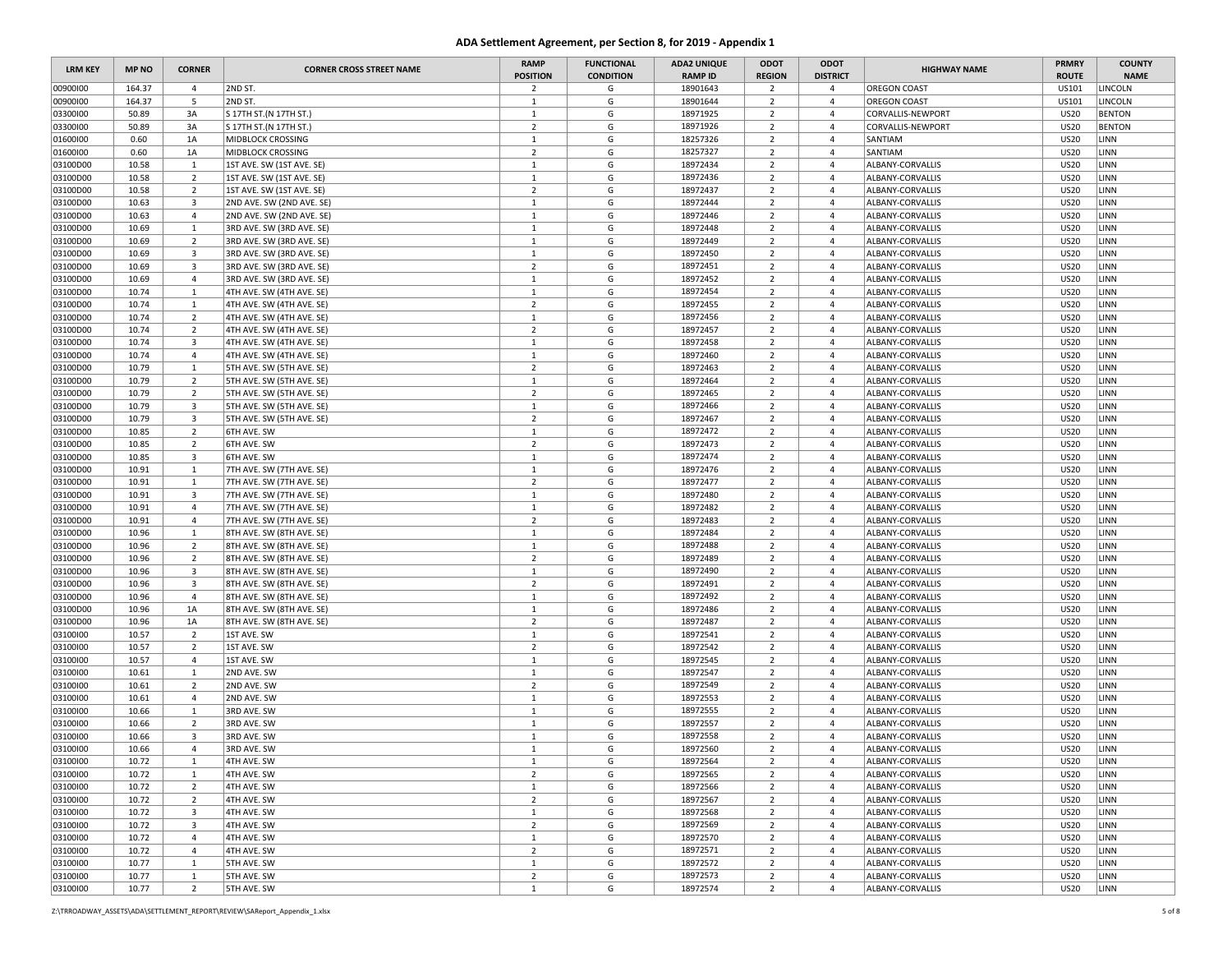| <b>LRM KEY</b>       | <b>MP NO</b>   | <b>CORNER</b>                | <b>CORNER CROSS STREET NAME</b>                        | <b>RAMP</b><br><b>POSITION</b> | <b>FUNCTIONAL</b><br><b>CONDITION</b> | <b>ADA2 UNIQUE</b><br><b>RAMP ID</b> | ODOT<br><b>REGION</b>   | ODOT<br><b>DISTRICT</b>           | <b>HIGHWAY NAME</b>                                | <b>PRMRY</b><br><b>ROUTE</b> | <b>COUNTY</b><br><b>NAME</b>     |
|----------------------|----------------|------------------------------|--------------------------------------------------------|--------------------------------|---------------------------------------|--------------------------------------|-------------------------|-----------------------------------|----------------------------------------------------|------------------------------|----------------------------------|
| 03100100             | 10.77          | $\overline{2}$               | 5TH AVE. SW                                            | $\overline{2}$                 | G                                     | 18972575                             | $\overline{2}$          | $\overline{4}$                    | ALBANY-CORVALLIS                                   | <b>US20</b>                  | LINN                             |
| 03100100             | 10.77          | 3                            | 5TH AVE. SW                                            | $\mathbf{1}$                   | G                                     | 18972576                             | $\overline{2}$          | $\overline{4}$                    | ALBANY-CORVALLIS                                   | <b>US20</b>                  | LINN                             |
| 03100100             | 10.77          | $\overline{\mathbf{3}}$      | 5TH AVE. SW                                            | $\overline{2}$                 | G                                     | 18972577                             | $\overline{2}$          | $\overline{4}$                    | ALBANY-CORVALLIS                                   | <b>US20</b>                  | LINN                             |
| 03100100             | 10.77          | $\overline{4}$               | 5TH AVE. SW                                            | $\mathbf{1}$                   | G                                     | 18972578                             | $\overline{2}$          | 4                                 | ALBANY-CORVALLIS                                   | <b>US20</b>                  | LINN                             |
| 03100100             | 10.77          | $\overline{4}$               | 5TH AVE. SW                                            | $\overline{2}$                 | G                                     | 18972579                             | $\overline{2}$          | $\overline{4}$                    | ALBANY-CORVALLIS                                   | <b>US20</b>                  | LINN                             |
| 03100100             | 10.91          | 1                            | 7TH AVE. SW                                            | $\mathbf{1}$                   | G                                     | 18972584                             | $\overline{2}$          | $\overline{4}$                    | ALBANY-CORVALLIS                                   | <b>US20</b>                  | LINN                             |
| 03100100             | 10.91          | $\overline{2}$               | 7TH AVE. SW                                            | $\mathbf{1}$                   | G                                     | 18972586                             | $\overline{2}$          | 4                                 | ALBANY-CORVALLIS                                   | <b>US20</b>                  | LINN                             |
| 03100100             | 10.91          | $\overline{4}$               | 7TH AVE. SW                                            | $\mathbf{1}$                   | G                                     | 18972588                             | $\overline{2}$          | $\overline{4}$                    | ALBANY-CORVALLIS                                   | <b>US20</b>                  | LINN                             |
| 03100100             | 10.94          | 1                            | 8TH AVE. SW                                            | $\mathbf{1}$                   | G                                     | 18972590                             | $\overline{2}$          | $\overline{4}$                    | ALBANY-CORVALLIS                                   | <b>US20</b>                  | LINN                             |
| 03100100             | 10.94          | $\overline{2}$               | 8TH AVE. SW                                            | $\overline{2}$                 | G                                     | 18972595                             | $\overline{2}$          | $\overline{4}$                    | ALBANY-CORVALLIS                                   | <b>US20</b>                  | LINN                             |
| 03100100             | 10.94          | $\overline{\mathbf{3}}$      | 8TH AVE. SW                                            | $\mathbf{1}$                   | G                                     | 18972596                             | $\overline{2}$          | 4                                 | ALBANY-CORVALLIS                                   | <b>US20</b>                  | LINN                             |
| 03100100             | 10.94          | $\overline{4}$               | 8TH AVE. SW                                            | $\mathbf{1}$                   | G                                     | 18972599                             | $\overline{2}$          | $\overline{4}$                    | ALBANY-CORVALLIS                                   | <b>US20</b>                  | LINN                             |
| 03100100             | 10.94          | $\overline{4}$               | 8TH AVE. SW                                            | $\overline{2}$                 | G                                     | 18972600                             | $\overline{2}$          | $\overline{4}$                    | ALBANY-CORVALLIS                                   | <b>US20</b>                  | LINN                             |
| 03100100             | 10.94          | 1A                           | 8TH AVE. SW                                            | $\mathbf{1}$                   | G                                     | 18972592                             | $\overline{2}$          | 4                                 | ALBANY-CORVALLIS                                   | <b>US20</b>                  | LINN                             |
| 03100100             | 10.94          | 1A                           | 8TH AVE. SW                                            | $\overline{2}$                 | G                                     | 18972593                             | $\overline{2}$          | $\overline{4}$                    | ALBANY-CORVALLIS                                   | <b>US20</b>                  | LINN                             |
| 03100100             | 10.94          | 3A                           | 8TH AVE. SW                                            | $\mathbf{1}$                   | G                                     | 18972597                             | $\overline{2}$          | $\overline{4}$                    | ALBANY-CORVALLIS                                   | <b>US20</b>                  | LINN                             |
| 03100100             | 10.94          | 3A                           | 8TH AVE. SW                                            | $\overline{2}$                 | G                                     | 18972598                             | $\overline{2}$          | $\overline{4}$                    | ALBANY-CORVALLIS                                   | <b>US20</b>                  | LINN                             |
| 03100100             | 11.01          | 3                            | 9TH AVE. SW                                            | $\mathbf{1}$                   | G                                     | 18972604                             | $\overline{2}$          | $\overline{4}$                    | ALBANY-CORVALLIS                                   | <b>US20</b>                  | LINN                             |
| 03100100             | 11.01          | $\overline{4}$               | 9TH AVE. SW                                            | $\overline{2}$                 | G                                     | 18972607                             | $\overline{2}$          | $\overline{4}$                    | ALBANY-CORVALLIS                                   | <b>US20</b>                  | LINN                             |
| 03100100             | 11.07          | 1                            | LYON ST. SW (031AB CONN. M.P. 1C11.07)                 | $\overline{2}$                 | G                                     | 18972609                             | $\overline{2}$          | $\overline{4}$                    | ALBANY-CORVALLIS                                   | <b>US20</b>                  | LINN                             |
| 03100100             | 11.07          | $\overline{2}$               | LYON ST. SW (031AB CONN. M.P. 1C11.07)                 | $\mathbf{1}$                   | G                                     | 18972610                             | $\overline{2}$          | $\overline{4}$                    | ALBANY-CORVALLIS                                   | <b>US20</b>                  | LINN                             |
| 03100100             | 11.07          | $\overline{3}$               | LYON ST. SW (031AB CONN. M.P. 1C11.07)                 | $\overline{2}$                 | G                                     | 18972613                             | $\overline{2}$          | 4                                 | ALBANY-CORVALLIS                                   | <b>US20</b>                  | LINN                             |
| 03100100             | 11.10          | 5                            | 058AH CONN. M.P. 2C2.71                                | $\mathbf{1}$                   | G                                     | 18972623                             | $\overline{2}$          | $\overline{4}$                    | ALBANY-CORVALLIS                                   | <b>US20</b>                  | LINN                             |
| 03100100             | 11.10          | 5                            | 058AH CONN. M.P. 2C2.71                                | $\overline{2}$                 | G                                     | 18972624                             | $\overline{2}$          | $\overline{4}$                    | ALBANY-CORVALLIS                                   | <b>US20</b>                  | LINN                             |
| 03100100             | 11.10          | 6                            | 058AH CONN. M.P. 2C2.71                                | $\mathbf{1}$                   | G                                     | 18972625                             | $\overline{2}$          | 4                                 | ALBANY-CORVALLIS                                   | <b>US20</b>                  | LINN                             |
| 001KBI00             | 173.42         | $\overline{\mathbf{3}}$      | GATEWAY BLVD.                                          | $\mathbf{1}$                   | G                                     | 17901567                             | $\overline{2}$          | 5                                 | SE TAYLOR AVE. CONN                                | <b>NULL</b>                  | LANE                             |
| 06200100             | 0.17           | $\overline{4}$               | REDWOOD ST.                                            | 1                              | G                                     | 16096107                             | $\overline{2}$          | 5                                 | <b>FLORENCE-EUGENE</b>                             | OR126                        | LANE                             |
| 00900100             | 190.03         | $\overline{4}$               | 12TH ST. (QUINCE ST.)                                  | $\overline{2}$                 | G                                     | 18611884                             | $\overline{2}$          | 5                                 | <b>OREGON COAST</b>                                | US101                        | LANE                             |
| 23100100             | 24.25          | 1                            | 001IF CONN. M.P. 1C136.53                              | $\overline{2}$                 | G                                     | 16328891                             | 3                       | $\overline{7}$                    | <b>ELKTON-SUTHERLIN</b>                            | <b>NULL</b>                  | <b>DOUGLAS</b>                   |
| 23100100             | 24.25          | $\overline{2}$               | 001IF CONN. M.P. 1C136.53                              | $\mathbf{1}$                   | G                                     | 16328910                             | $\overline{\mathbf{3}}$ | $\overline{7}$                    | <b>ELKTON-SUTHERLIN</b>                            | <b>NULL</b>                  | <b>DOUGLAS</b>                   |
| 23100100             | 24.25          | $\overline{2}$               | 001IF CONN. M.P. 1C136.53<br>001IF CONN, M.P. 1C136.53 | $\overline{2}$                 | G                                     | 16328909                             | $\overline{\mathbf{3}}$ | $7\overline{ }$                   | <b>ELKTON-SUTHERLIN</b>                            | NULL                         | <b>DOUGLAS</b>                   |
| 23100100             | 24.25<br>24.25 | 3<br>$\overline{\mathbf{3}}$ |                                                        | $\mathbf{1}$<br>$\overline{2}$ | G<br>G                                | 16328894                             | 3<br>3                  | $\overline{7}$<br>$\overline{7}$  | <b>ELKTON-SUTHERLIN</b><br><b>ELKTON-SUTHERLIN</b> | <b>NULL</b><br><b>NULL</b>   | <b>DOUGLAS</b>                   |
| 23100100<br>23100100 |                |                              | 001IF CONN. M.P. 1C136.53                              |                                |                                       | 16328893                             | $\overline{\mathbf{3}}$ |                                   |                                                    |                              | <b>DOUGLAS</b>                   |
| 23100100             | 24.25<br>24.31 | $\overline{4}$<br>1          | 001IF CONN. M.P. 1C136.53<br>PONDEROSA DR.             | $\mathbf{1}$<br>$\mathbf{1}$   | G<br>G                                | 16328912<br>16328896                 | $\overline{\mathbf{3}}$ | $\overline{7}$<br>$7\overline{ }$ | <b>ELKTON-SUTHERLIN</b><br><b>ELKTON-SUTHERLIN</b> | NULL<br><b>NULL</b>          | <b>DOUGLAS</b><br><b>DOUGLAS</b> |
| 23100100             | 24.31          | $\overline{2}$               | PONDEROSA DR.                                          | $\mathbf{1}$                   | G                                     | 16328914                             | $\overline{\mathbf{3}}$ | $\overline{7}$                    | <b>ELKTON-SUTHERLIN</b>                            | <b>NULL</b>                  | <b>DOUGLAS</b>                   |
| 23100100             | 24.35          | $\overline{2}$               | MYRTLE ST.                                             | $\mathbf{1}$                   | G                                     | 16328900                             | $\overline{\mathbf{3}}$ | $7\overline{ }$                   | <b>ELKTON-SUTHERLIN</b>                            | <b>NULL</b>                  | <b>DOUGLAS</b>                   |
| 23100100             | 24.35          | 3                            | MYRTLE ST.                                             | $\mathbf{1}$                   | G                                     | 16328916                             | $\overline{\mathbf{3}}$ | $7\overline{ }$                   | <b>ELKTON-SUTHERLIN</b>                            | <b>NULL</b>                  | <b>DOUGLAS</b>                   |
| 23100100             | 24.35          | $\overline{4}$               | MYRTLE ST.                                             | $\mathbf{1}$                   | G                                     | 16328918                             | $\overline{\mathbf{3}}$ | $7\overline{ }$                   | <b>ELKTON-SUTHERLIN</b>                            | <b>NULL</b>                  | <b>DOUGLAS</b>                   |
| 23100100             | 24.37          | $\overline{\mathbf{3}}$      | ROAD                                                   | $\mathbf{1}$                   | G                                     | 16328903                             | $\overline{\mathbf{3}}$ | $\overline{7}$                    | <b>ELKTON-SUTHERLIN</b>                            | <b>NULL</b>                  | <b>DOUGLAS</b>                   |
| 23100100             | 24.47          | 1                            | <b>COMSTOCK RD. (SUNSET ST.)</b>                       | $\mathbf{1}$                   | G                                     | 16328905                             | $\overline{\mathbf{3}}$ | $\overline{7}$                    | <b>ELKTON-SUTHERLIN</b>                            | <b>NULL</b>                  | <b>DOUGLAS</b>                   |
| 13800100             | $-0.94$        | $\overline{\mathbf{3}}$      | W HARVARD AVE. (W BELLOWS ST.)                         | $\mathbf{1}$                   | G                                     | 16328705                             | $\overline{\mathbf{3}}$ | $7\overline{ }$                   | NORTH UMPQUA HIGHWAY EAST                          | OR138                        | <b>DOUGLAS</b>                   |
| 13800100             | $-0.94$        | 1A                           | W HARVARD AVE. (W BELLOWS ST.)                         | $\overline{2}$                 | G                                     | 16328701                             | $\overline{\mathbf{3}}$ | $\overline{7}$                    | NORTH UMPQUA HIGHWAY EAST                          | OR138                        | <b>DOUGLAS</b>                   |
| 13800100             | $-0.94$        | 1A                           | W HARVARD AVE. (W BELLOWS ST.)                         | $\overline{\mathbf{3}}$        | G                                     | 16328702                             | $\overline{\mathbf{3}}$ | $7\overline{ }$                   | NORTH UMPQUA HIGHWAY EAST                          | OR138                        | <b>DOUGLAS</b>                   |
| 13800100             | $-0.94$        | 2A                           | W HARVARD AVE. (W BELLOWS ST.)                         | $\overline{3}$                 | G                                     | 16328703                             | $\overline{3}$          | $7\overline{ }$                   | NORTH UMPQUA HIGHWAY EAST                          | OR138                        | <b>DOUGLAS</b>                   |
| 13800100             | $-0.94$        | 4A                           | W HARVARD AVE. (W BELLOWS ST.)                         | $\overline{2}$                 | G                                     | 16328733                             | $\overline{\mathbf{3}}$ | $\overline{7}$                    | NORTH UMPQUA HIGHWAY EAST                          | OR138                        | <b>DOUGLAS</b>                   |
| 13800100             | $-0.78$        | $\mathbf{1}$                 | 138AE CONN. M.P. 1C-0.80                               | $\mathbf{1}$                   | G                                     | 16328729                             | 3                       | $\overline{7}$                    | NORTH UMPQUA HIGHWAY EAST                          | OR138                        | <b>DOUGLAS</b>                   |
| 13800100             | $-0.78$        | 1A                           | 138AE CONN. M.P. 1C-0.80                               | $\mathbf{1}$                   | G                                     | 16328732                             | $\overline{\mathbf{3}}$ | $7\overline{ }$                   | NORTH UMPQUA HIGHWAY EAST                          | OR138                        | <b>DOUGLAS</b>                   |
| 13800100             | $-0.78$        | 1A                           | 138AE CONN. M.P. 1C-0.80                               | $\overline{2}$                 | G                                     | 16328731                             | $\overline{\mathbf{3}}$ | $7\overline{ }$                   | NORTH UMPQUA HIGHWAY EAST                          | OR138                        | <b>DOUGLAS</b>                   |
| 13800100             | $-0.47$        | 3                            | SE PARROTT ST.                                         | $\overline{2}$                 | G                                     | 16328593                             | $\overline{\mathbf{3}}$ | $\overline{7}$                    | NORTH UMPQUA HIGHWAY EAST                          | OR138                        | <b>DOUGLAS</b>                   |
| 13800100             | $-0.42$        | $\overline{\mathbf{3}}$      | SE SPRUCE ST.                                          | $\mathbf{1}$                   | G                                     | 16328726                             | $\overline{\mathbf{3}}$ | $\overline{7}$                    | NORTH UMPQUA HIGHWAY EAST                          | OR138                        | <b>DOUGLAS</b>                   |
| 13800100             | $-0.42$        | $\overline{\mathbf{3}}$      | SE SPRUCE ST.                                          | $\overline{2}$                 | G                                     | 16328725                             | 3                       | $7\overline{ }$                   | NORTH UMPQUA HIGHWAY EAST                          | OR138                        | <b>DOUGLAS</b>                   |
| 13800100             | 0.17           | 1                            | NE FOWLER ST.                                          | $\overline{2}$                 | G                                     | 16328628                             | 3                       | $\overline{7}$                    | NORTH UMPQUA HIGHWAY EAST                          | OR138                        | <b>DOUGLAS</b>                   |
| 13800100             | 0.17           | $\overline{2}$               | NE FOWLER ST.                                          | $\mathbf{1}$                   | G                                     | 16328629                             | $\overline{\mathbf{3}}$ | $7\overline{ }$                   | NORTH UMPQUA HIGHWAY EAST                          | OR138                        | <b>DOUGLAS</b>                   |
| 13800100             | 0.57           | $\overline{2}$               | NE FULTON ST.                                          | $\mathbf{1}$                   | G                                     | 16328714                             | $\overline{\mathbf{3}}$ | $7\overline{ }$                   | NORTH UMPQUA HIGHWAY EAST                          | OR138                        | DOUGLAS                          |
| 13800100             | 0.63           | $\mathbf{1}$                 | NE BOGARD ST.                                          | $\mathbf{1}$                   | G                                     | 16328654                             | $\overline{\mathbf{3}}$ | $7\overline{ }$                   | NORTH UMPQUA HIGHWAY EAST                          | OR138                        | DOUGLAS                          |
| 23100100             | 24.15          | $\overline{2}$               | 231AD CONN. M.P. 1C24.15                               | $\mathbf{1}$                   | G                                     | 16328890                             | $\overline{\mathbf{3}}$ | $7\overline{ }$                   | <b>ELKTON-SUTHERLIN</b>                            | OR138                        | DOUGLAS                          |
| 13800100             | $-0.23$        | 2A                           | SE WASHINGTON AVE. (138AF CONN. M.P. 2C0.23)           | $\mathbf{1}$                   | G                                     | 16328573                             | $\overline{3}$          | $\overline{7}$                    | NORTH UMPQUA HIGHWAY EAST                          | OR99                         | <b>DOUGLAS</b>                   |
| 13800100             | $-0.23$        | 2A                           | SE WASHINGTON AVE. (138AF CONN. M.P. 2C0.23)           | $\overline{2}$                 | G                                     | 16328572                             | $\overline{\mathbf{3}}$ | $7\overline{ }$                   | NORTH UMPQUA HIGHWAY EAST                          | OR99                         | <b>DOUGLAS</b>                   |
| 00900100             | 211.58         | $\mathbf{1}$                 | PORTDOCK RD. (HWY. 045 M.P. 0.00)                      | $\overline{2}$                 | G                                     | 17587297                             | $\overline{\mathbf{3}}$ | $7\overline{ }$                   | <b>OREGON COAST</b>                                | US101                        | DOUGLAS                          |
| 00900100             | 211.58         | $\overline{2}$               | PORTDOCK RD. (HWY. 045 M.P. 0.00)                      | $\mathbf{1}$                   | G                                     | 17587299                             | $\overline{\mathbf{3}}$ | $\overline{7}$                    | <b>OREGON COAST</b>                                | US101                        | DOUGLAS                          |
| 27200100             | 33.15          | $\mathbf{1}$                 | MIDBLOCK CROSSING                                      | $\mathbf{1}$                   | G                                     | 17684631                             | $\overline{\mathbf{3}}$ | 8                                 | <b>JACKSONVILLE</b>                                | OR238                        | <b>JACKSON</b>                   |
| 27200100             | 33.15          | $\overline{4}$               | MIDBLOCK CROSSING                                      | $\mathbf{1}$                   | G                                     | 17684632                             | $\overline{\mathbf{3}}$ | 8                                 | JACKSONVILLE                                       | OR238                        | <b>JACKSON</b>                   |
| 02200100             | 0.05           | $\mathbf{1}$                 | COURT ST. (N RIVERSIDE AVE.) (N PACIFIC HWY.)          | $\mathbf{1}$                   | G                                     | 17768418                             | $\overline{\mathbf{3}}$ | 8                                 | <b>CRATER LAKE</b>                                 | OR62                         | <b>JACKSON</b>                   |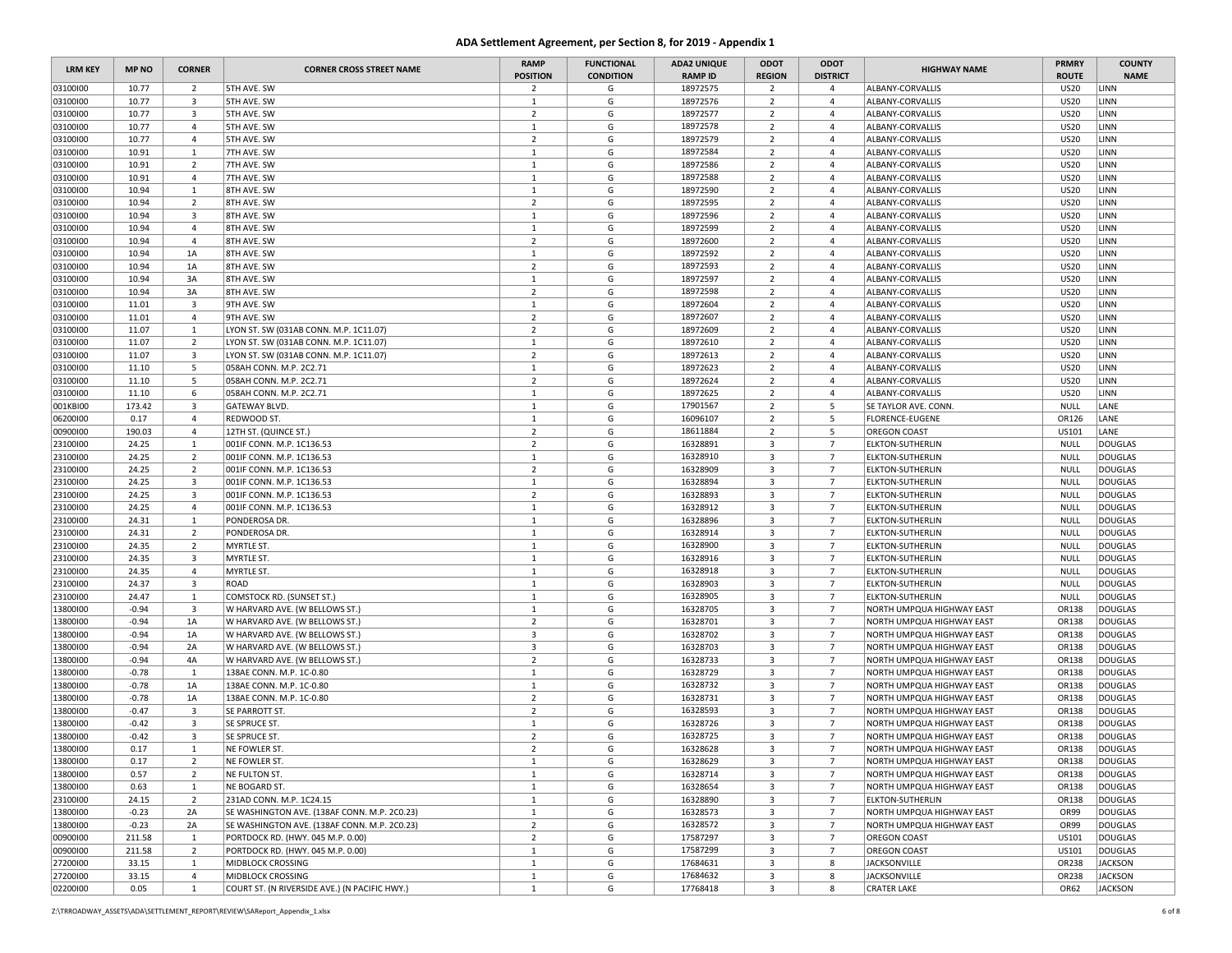| <b>LRM KEY</b>       | <b>MP NO</b> | <b>CORNER</b>                  | <b>CORNER CROSS STREET NAME</b>                                                  | <b>RAMP</b><br><b>POSITION</b> | <b>FUNCTIONAL</b><br><b>CONDITION</b> | <b>ADA2 UNIQUE</b><br><b>RAMP ID</b> | ODOT<br><b>REGION</b>        | ODOT<br><b>DISTRICT</b> | <b>HIGHWAY NAME</b>                                      | <b>PRMRY</b><br><b>ROUTE</b> | <b>COUNTY</b><br><b>NAME</b>     |
|----------------------|--------------|--------------------------------|----------------------------------------------------------------------------------|--------------------------------|---------------------------------------|--------------------------------------|------------------------------|-------------------------|----------------------------------------------------------|------------------------------|----------------------------------|
| 02200100             | 0.05         | <sup>1</sup>                   | COURT ST. (N RIVERSIDE AVE.) (N PACIFIC HWY.)                                    | $\overline{2}$                 | G                                     | 17768419                             | $\overline{\mathbf{3}}$      | 8                       | <b>CRATER LAKE</b>                                       | OR62                         | <b>JACKSON</b>                   |
| 02200100             | 0.05         | $\overline{2}$                 | COURT ST. (N RIVERSIDE AVE.) (N PACIFIC HWY.)                                    | 1                              | G                                     | 17768420                             | 3                            | 8                       | <b>CRATER LAKE</b>                                       | OR62                         | <b>JACKSON</b>                   |
| 02200100             | 0.05         | $\overline{2}$                 | COURT ST. (N RIVERSIDE AVE.) (N PACIFIC HWY.)                                    | $\overline{2}$                 | G                                     | 17768421                             | $\overline{\mathbf{3}}$      | 8                       | <b>CRATER LAKE</b>                                       | OR62                         | <b>JACKSON</b>                   |
| 02200100             | 0.05         | $\overline{\mathbf{3}}$        | COURT ST. (N RIVERSIDE AVE.) (N PACIFIC HWY.)                                    | $\mathbf{1}$                   | G                                     | 17768425                             | 3                            | 8                       | <b>CRATER LAKE</b>                                       | OR62                         | <b>JACKSON</b>                   |
| 02200100             | 0.05         | $\overline{4}$                 | COURT ST. (N RIVERSIDE AVE.) (N PACIFIC HWY.)                                    | 1                              | G                                     | 17768428                             | $\overline{3}$               | 8                       | <b>CRATER LAKE</b>                                       | OR62                         | <b>JACKSON</b>                   |
| 02200100             | 0.05         | $\overline{4}$                 | COURT ST. (N RIVERSIDE AVE.) (N PACIFIC HWY.)                                    | $\overline{2}$                 | G                                     | 17768429                             | 3                            | 8                       | <b>CRATER LAKE</b>                                       | OR62                         | <b>JACKSON</b>                   |
| 02200100             | 0.05         | 5                              | COURT ST. (N RIVERSIDE AVE.) (N PACIFIC HWY.)                                    | 1                              | G                                     | 17768432                             | $\overline{3}$               | 8                       | <b>CRATER LAKE</b>                                       | OR62                         | <b>JACKSON</b>                   |
| 02200100             | 0.05         | 5                              | COURT ST. (N RIVERSIDE AVE.) (N PACIFIC HWY.)                                    | $\overline{2}$                 | G                                     | 17768433                             | 3                            | 8                       | <b>CRATER LAKE</b>                                       | OR62                         | <b>JACKSON</b>                   |
| 02200100             | 0.05         | 2A                             | COURT ST. (N RIVERSIDE AVE.) (N PACIFIC HWY.)                                    | $\mathbf{1}$                   | G                                     | 17768422                             | $\overline{3}$               | 8                       | <b>CRATER LAKE</b>                                       | OR62                         | <b>JACKSON</b>                   |
| 02200100             | 0.05         | 2A                             | COURT ST. (N RIVERSIDE AVE.) (N PACIFIC HWY.)                                    | $\overline{\mathbf{3}}$        | G                                     | 17768424                             | $\overline{\mathbf{3}}$      | 8                       | <b>CRATER LAKE</b>                                       | OR62                         | <b>JACKSON</b>                   |
| 02200100             | 0.05         | 3A                             | COURT ST. (N RIVERSIDE AVE.) (N PACIFIC HWY.)                                    | 1                              | G                                     | 17768426                             | 3                            | 8                       | <b>CRATER LAKE</b>                                       | OR62                         | <b>JACKSON</b>                   |
| 02200100             | 0.05         | 3A                             | COURT ST. (N RIVERSIDE AVE.) (N PACIFIC HWY.)                                    | $\overline{2}$                 | G                                     | 17768427                             | $\overline{3}$               | 8                       | <b>CRATER LAKE</b>                                       | OR62                         | <b>JACKSON</b>                   |
| 02200100             | 0.05         | 4A                             | COURT ST. (N RIVERSIDE AVE.) (N PACIFIC HWY.)                                    | 1                              | G                                     | 17768430                             | 3                            | 8                       | <b>CRATER LAKE</b>                                       | OR62                         | <b>JACKSON</b>                   |
| 02200100             | 0.05         | 4A                             | COURT ST. (N RIVERSIDE AVE.) (N PACIFIC HWY.)                                    | $\overline{2}$                 | G                                     | 17768431                             | $\overline{3}$               | 8                       | <b>CRATER LAKE</b>                                       | OR62                         | <b>JACKSON</b>                   |
| 02200100             | 0.80         | $\overline{\mathbf{3}}$        | 022AV CONN. M.P. 3C0.80                                                          | $\mathbf{1}$                   | G                                     | 17768479                             | 3                            | 8                       | <b>CRATER LAKE</b>                                       | OR62                         | <b>JACKSON</b>                   |
| 02200100             | 0.80         | $\overline{4}$                 | 022AV CONN. M.P. 3C0.80                                                          | $\mathbf{1}$                   | G                                     | 17768482                             | 3                            | 8                       | <b>CRATER LAKE</b>                                       | OR62                         | <b>JACKSON</b>                   |
| 02200100             | 0.89         | $\overline{2}$                 | POPLAR DR. (BULLOCK RD.)                                                         | 1                              | G                                     | 17768485                             | $\overline{\mathbf{3}}$      | 8                       | <b>CRATER LAKE</b>                                       | OR62                         | <b>JACKSON</b>                   |
| 02200100             | 0.89         | $\overline{4}$                 | POPLAR DR. (BULLOCK RD.)                                                         | $\mathbf{1}$                   | G                                     | 17768489                             | 3                            | 8                       | <b>CRATER LAKE</b>                                       | OR62                         | <b>JACKSON</b>                   |
| 02200100             | 20.09        | $\overline{2}$                 | ROGUE RIVER DR.                                                                  | 1                              | G                                     | 17768598                             | 3                            | 8                       | <b>CRATER LAKE</b>                                       | OR62                         | <b>JACKSON</b>                   |
| 02200100             | 20.09        | $\overline{\mathbf{3}}$        | ROGUE RIVER DR.                                                                  | $\mathbf{1}$                   | G                                     | 17768599                             | 3                            | 8                       | <b>CRATER LAKE</b>                                       | OR62                         | <b>JACKSON</b>                   |
| 02200100             | 20.09        | $\overline{4}$                 | ROGUE RIVER DR.                                                                  | $\mathbf{1}$                   | G                                     | 17768601                             | $\overline{3}$               | 8                       | <b>CRATER LAKE</b>                                       | OR62                         | <b>JACKSON</b>                   |
| 02200100             | 20.09        | 4A                             | ROGUE RIVER DR.                                                                  | <sup>1</sup>                   | G                                     | 17768602                             | 3                            | 8                       | <b>CRATER LAKE</b>                                       | OR62                         | <b>JACKSON</b>                   |
| 02200100             | 20.09        | 4A                             | ROGUE RIVER DR.                                                                  | $\overline{\mathbf{3}}$        | G                                     | 17768604                             | $\mathbf{3}$                 | 8                       | <b>CRATER LAKE</b>                                       | OR62                         | <b>JACKSON</b>                   |
| 02200100             | 20.23        | 1                              | CHAPARRAL DR. (HEATHER LN.)                                                      | $\mathbf{1}$                   | G                                     | 17768606                             | $\overline{\mathbf{3}}$      | 8                       | <b>CRATER LAKE</b>                                       | OR62                         | <b>JACKSON</b>                   |
| 02200100             | 20.23        | $\overline{\mathbf{3}}$        | CHAPARRAL DR. (HEATHER LN.)                                                      | $\mathbf{1}$                   | G                                     | 17768608                             | 3                            | 8                       | <b>CRATER LAKE</b>                                       | OR62                         | <b>JACKSON</b>                   |
| 02200100             | 20.23        | 6                              | CHAPARRAL DR. (HEATHER LN.)                                                      | $\mathbf{1}$                   | G                                     | 17768611                             | 3                            | 8                       | <b>CRATER LAKE</b>                                       | OR62                         | <b>JACKSON</b>                   |
| 02200100             | 20.42        | $\overline{\mathbf{3}}$        | WILLIAMS LN.                                                                     | $\mathbf{1}$                   | G                                     | 17768616                             | 3                            | 8                       | <b>CRATER LAKE</b>                                       | OR62                         | <b>JACKSON</b>                   |
| 02200100             | 20.42        | $\overline{4}$                 | WILLIAMS LN.                                                                     | 1                              | G                                     | 17768618                             | $\overline{\mathbf{3}}$      | 8                       | <b>CRATER LAKE</b>                                       | OR62                         | <b>JACKSON</b>                   |
| 02200100             | 20.42        | $\overline{4}$                 | WILLIAMS LN.                                                                     | $\overline{2}$                 | G                                     | 17768619                             | 3                            | 8                       | <b>CRATER LAKE</b>                                       | OR62                         | <b>JACKSON</b>                   |
| 022BBI00             | 1.24         | 1                              | <b>SKY PARK DR.</b>                                                              | $\overline{2}$<br><sup>1</sup> | G                                     | 17768496<br>17768497                 | 3<br>$\overline{\mathbf{3}}$ | 8                       | CRATER LAKE AVE. FRONT RD.                               | OR62B                        | <b>JACKSON</b>                   |
| 022BBI00             | 1.24<br>1.40 | $\overline{2}$<br>$\mathbf{1}$ | <b>SKY PARK DR.</b>                                                              | $\overline{2}$                 | G<br>G                                | 17768506                             | $\overline{3}$               | 8<br>8                  | CRATER LAKE AVE. FRONT RD.                               | OR62B<br>OR62B               | <b>JACKSON</b><br><b>JACKSON</b> |
| 022BBI00<br>022BBI00 | 1.40         | $\overline{2}$                 | WHITTLE AVE. (022BE CONN. M.P. 2C1.82)<br>WHITTLE AVE. (022BE CONN. M.P. 2C1.82) | 1                              | G                                     | 17768507                             | 3                            | 8                       | CRATER LAKE AVE. FRONT RD.<br>CRATER LAKE AVE. FRONT RD. | OR62B                        | <b>JACKSON</b>                   |
| 06300D00             | 19.17        | $\mathbf{1}$                   | OAK ST.                                                                          | $\mathbf{1}$                   | G                                     | 17727410                             | 3                            | 8                       | ROGUE VALLEY                                             | OR99                         | <b>JACKSON</b>                   |
| 06300D00             | 19.17        | $\overline{2}$                 | OAK ST.                                                                          | $\mathbf{1}$                   | G                                     | 17727412                             | $\overline{3}$               | 8                       | ROGUE VALLEY                                             | OR99                         | <b>JACKSON</b>                   |
| 06300D00             | 19.17        | $\overline{2}$                 | OAK ST.                                                                          | $\overline{2}$                 | G                                     | 17727413                             | 3                            | 8                       | ROGUE VALLEY                                             | OR99                         | <b>JACKSON</b>                   |
| 06300D00             | 19.17        | $\overline{4}$                 | OAK ST.                                                                          | $\mathbf{1}$                   | G                                     | 17727416                             | 3                            | 8                       | ROGUE VALLEY                                             | OR99                         | <b>JACKSON</b>                   |
| 06300D00             | 19.17        | $\overline{4}$                 | OAK ST.                                                                          | $\overline{2}$                 | G                                     | 17727417                             | 3                            | 8                       | ROGUE VALLEY                                             | OR99                         | <b>JACKSON</b>                   |
| 06300100             | 11.11        | $\overline{2}$                 | CHERYL LN.                                                                       | $\mathbf{1}$                   | G                                     | 17727501                             | $\overline{3}$               | 8                       | ROGUE VALLEY                                             | OR99                         | <b>JACKSON</b>                   |
| 06300100             | 11.15        | $\overline{2}$                 | 001YK CONN. M.P. 11C24.22                                                        | $\mathbf{1}$                   | G                                     | 17727510                             | 3                            | 8                       | ROGUE VALLEY                                             | OR99                         | <b>JACKSON</b>                   |
| 06300100             | 11.15        | $\overline{\mathbf{3}}$        | 001YK CONN. M.P. 11C24.22                                                        | $\mathbf{1}$                   | G                                     | 17727512                             | $\overline{3}$               | 8                       | ROGUE VALLEY                                             | OR99                         | <b>JACKSON</b>                   |
| 06300100             | 11.25        | <sup>1</sup>                   | W BOLZ RD. (001YB CONN. (E BOLZ RD.) M.P. 2C24.03)                               | $\mathbf{1}$                   | G                                     | 17727520                             | $\overline{3}$               | 8                       | ROGUE VALLEY                                             | OR99                         | <b>JACKSON</b>                   |
| 06300100             | 14.90        | $\mathbf{1}$                   | ARNOS ST.                                                                        | $\mathbf{1}$                   | G                                     | 17727572                             | 3                            | 8                       | ROGUE VALLEY                                             | OR99                         | <b>JACKSON</b>                   |
| 06300100             | 14.90        | $\overline{2}$                 | ARNOS ST.                                                                        | 1                              | G                                     | 17727573                             | 3                            | 8                       | ROGUE VALLEY                                             | OR99                         | <b>JACKSON</b>                   |
| 06300100             | 15.26        | <sup>1</sup>                   | <b>TULIPAN WAY</b>                                                               | $\mathbf{1}$                   | G                                     | 17727575                             | 3                            | 8                       | ROGUE VALLEY                                             | OR99                         | <b>JACKSON</b>                   |
| 06300100             | 15.34        | $\overline{2}$                 | CREEL RD.                                                                        | 1                              | G                                     | 17727576                             | $\overline{3}$               | 8                       | ROGUE VALLEY                                             | OR99                         | <b>JACKSON</b>                   |
| 06300100             | 17.22        | 1                              | JACKSON RD.                                                                      | 1                              | G                                     | 17727591                             | 3                            | 8                       | ROGUE VALLEY                                             | OR99                         | <b>JACKSON</b>                   |
| 06300100             | 21.87        | $\overline{\mathbf{3}}$        | TOLMAN CREEK RD.                                                                 | 1                              | G                                     | 17727806                             | $\overline{3}$               | 8                       | ROGUE VALLEY                                             | OR99                         | <b>JACKSON</b>                   |
| 06300100             | 21.87        | $\overline{\mathbf{3}}$        | <b>TOLMAN CREEK RD.</b>                                                          | $\overline{2}$                 | G                                     | 17727807                             | 3                            | 8                       | ROGUE VALLEY                                             | OR99                         | <b>JACKSON</b>                   |
| 06300100             | 21.87        | $\overline{4}$                 | <b>TOLMAN CREEK RD</b>                                                           | 1                              | G                                     | 17727808                             | 3                            | 8                       | ROGUE VALLEY                                             | OR99                         | <b>JACKSON</b>                   |
| 02500100             | 28.63        | $\overline{2}$                 | W LISTER ST. (E LISTER ST.)                                                      | $\overline{2}$                 | G                                     | 17755345                             | 3                            | 8                       | <b>REDWOOD</b>                                           | US199                        | JOSEPHINE                        |
| 02500100             | 28.63        | $\overline{4}$                 | W LISTER ST. (E LISTER ST.)                                                      | 1                              | G                                     | 17755348                             | 3                            | 8                       | <b>REDWOOD</b>                                           | US199                        | <b>JOSEPHINE</b>                 |
| 00400100             | 0.51         | $\overline{2}$                 | LONE PINE BLVD.                                                                  | $\mathbf{1}$                   | G                                     | 18418289                             | $\overline{4}$               | 9                       | THE DALLES-CALIFORNIA                                    | US197                        | <b>WASCO</b>                     |
| 01600100             | 99.94        | $\overline{2}$                 | 016AJ CONN. (W MCKINNEY BUTTE RD.) M.P. 1C99.93                                  | $\overline{2}$                 | G                                     | 18257797                             | $\overline{4}$               | 10                      | SANTIAM                                                  | <b>US20</b>                  | <b>DESCHUTES</b>                 |
| 01600100             | 99.94        | $\overline{4}$                 | 016AJ CONN. (W MCKINNEY BUTTE RD.) M.P. 1C99.93                                  | $\mathbf{1}$                   | G                                     | 18257804                             | $\overline{4}$               | 10                      | SANTIAM                                                  | <b>US20</b>                  | <b>DESCHUTES</b>                 |
| 01600100             | 99.94        | $\overline{4}$                 | 016AJ CONN. (W MCKINNEY BUTTE RD.) M.P. 1C99.93                                  | $\overline{2}$                 | G                                     | 18257805                             | $\overline{4}$               | 10                      | SANTIAM                                                  | <b>US20</b>                  | <b>DESCHUTES</b>                 |
| 01600100             | 99.94        | 1A                             | 016AJ CONN. (W MCKINNEY BUTTE RD.) M.P. 1C99.93                                  | $\mathbf{1}$                   | G                                     | 18257794                             | $\overline{4}$               | 10                      | SANTIAM                                                  | <b>US20</b>                  | <b>DESCHUTES</b>                 |
| 01600100             | 99.94        | 1A                             | 016AJ CONN. (W MCKINNEY BUTTE RD.) M.P. 1C99.93                                  | $\overline{2}$                 | G                                     | 18257795                             | $\overline{4}$               | 10                      | SANTIAM                                                  | <b>US20</b>                  | <b>DESCHUTES</b>                 |
| 01600100             | 99.94        | 2A                             | 016AJ CONN. (W MCKINNEY BUTTE RD.) M.P. 1C99.93                                  | $\mathbf{1}$                   | G                                     | 18257798                             | $\overline{4}$               | 10                      | SANTIAM                                                  | <b>US20</b>                  | <b>DESCHUTES</b>                 |
| 01600100             | 99.94        | 2A                             | 016AJ CONN. (W MCKINNEY BUTTE RD.) M.P. 1C99.93                                  | $\overline{2}$                 | G                                     | 18257799                             | $\overline{4}$               | 10                      | SANTIAM                                                  | <b>US20</b>                  | <b>DESCHUTES</b>                 |
| 01600100             | 99.94        | 3A                             | 016AJ CONN. (W MCKINNEY BUTTE RD.) M.P. 1C99.93                                  | $\mathbf{1}$                   | G                                     | 18257802                             | $\overline{4}$               | 10                      | SANTIAM                                                  | <b>US20</b>                  | <b>DESCHUTES</b>                 |
| 01600100             | 99.94        | 3A                             | 016AJ CONN. (W MCKINNEY BUTTE RD.) M.P. 1C99.93                                  | $\overline{2}$                 | G                                     | 18257803                             | $\overline{4}$               | 10                      | SANTIAM                                                  | <b>US20</b>                  | <b>DESCHUTES</b>                 |
| 01600100             | 99.94        | 4A                             | 016AJ CONN. (W MCKINNEY BUTTE RD.) M.P. 1C99.93                                  | 1                              | G                                     | 18257806                             | $\overline{4}$               | 10                      | SANTIAM                                                  | <b>US20</b>                  | <b>DESCHUTES</b>                 |
| 01600100             | 99.94        | 4A                             | 016AJ CONN. (W MCKINNEY BUTTE RD.) M.P. 1C99.93                                  | $\overline{2}$                 | G                                     | 18257807                             | $\overline{4}$               | 10                      | SANTIAM                                                  | <b>US20</b>                  | <b>DESCHUTES</b>                 |